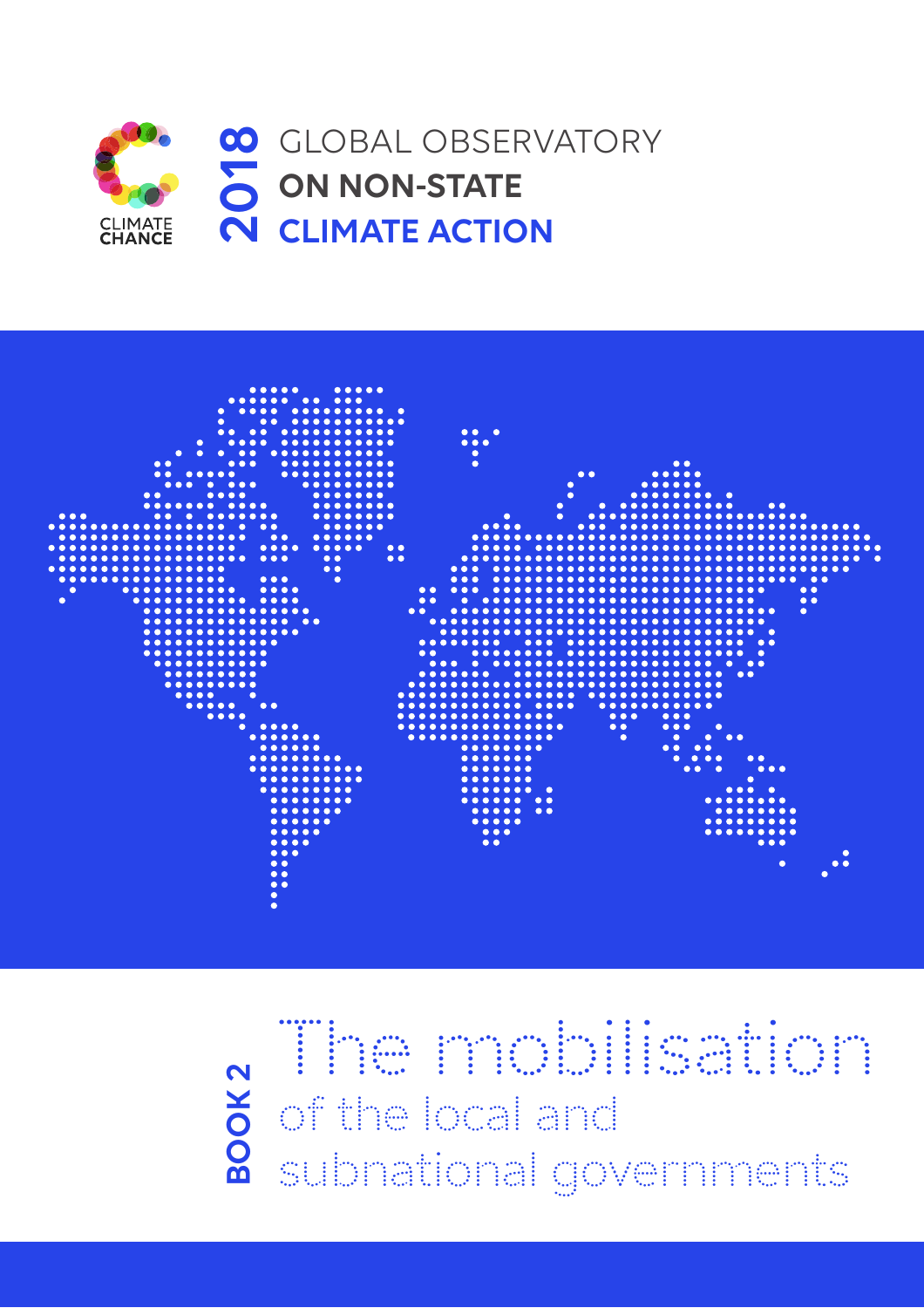# **SECTION II**

**•**

# **• Territorial results**

**23 CASE STUDIES ANALYZING THE PROGRESS MADE BY CITIES AND REGIONS AROUND THE WORLD THROUGH THE ALIGNMENT OF PUBLIC POLICIES**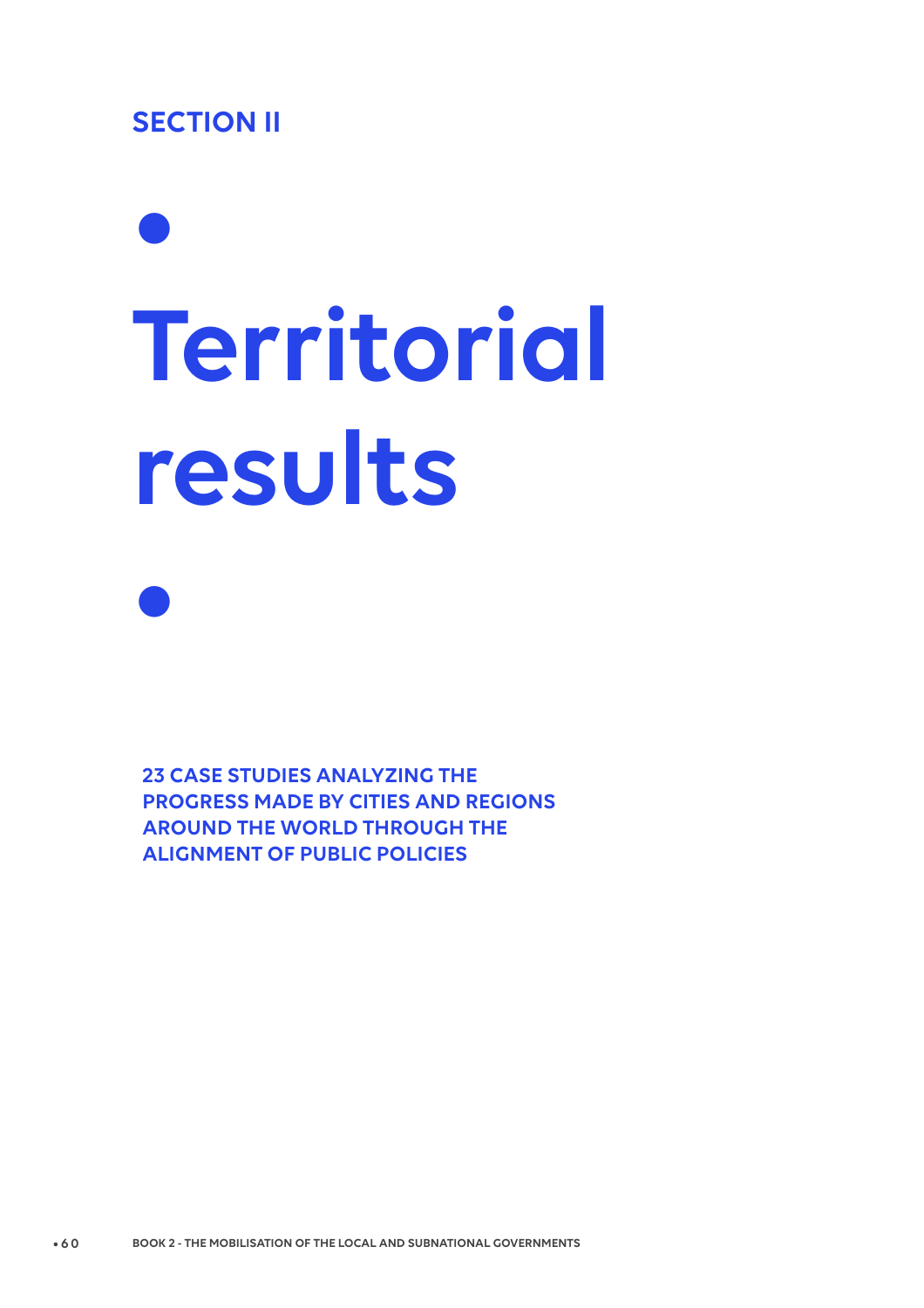# **15 cities across the world**

| ACCRA                                                                                                                    |
|--------------------------------------------------------------------------------------------------------------------------|
| <b>Towards carbon neutrality by 2050</b>                                                                                 |
| CALGARY<br>An integrated, multi-level climate plan                                                                       |
| <b>CAPE TOWN</b>                                                                                                         |
| <b>Making power generation local</b>                                                                                     |
| <b>COPENHAGEN</b>                                                                                                        |
| To become the first carbon neutral city                                                                                  |
| DAKAR<br>A first step taken to mobilize civil society                                                                    |
|                                                                                                                          |
| <b>FREIBURG IM BRISGAU</b><br>Un plan d'action à renouveler ?                                                            |
|                                                                                                                          |
| <b>HELSINKI</b><br>Major progress undermined by heating needs                                                            |
|                                                                                                                          |
| IZMIR<br>Progress rewarded at regional level                                                                             |
|                                                                                                                          |
| <b>MURCIA</b><br>Successful efforts thanks to energy efficiency                                                          |
| <b>FRANCE</b><br><b>NANTES METROPOLIS</b>                                                                                |
| The renewable heat network enables<br>a drop-in carbon intensity                                                         |
| PARIS                                                                                                                    |
| A new climate plan, the result of a<br>wide-ranging consultation                                                         |
| QUITO                                                                                                                    |
| Protection of ecosystems to reduce carbon<br>footprint                                                                   |
| <b>RECIFE</b>                                                                                                            |
| An ambitious climate plan, incorporating the<br>issues of increased vulnerability and the role of<br>the informal sector |

| SFIXALI                                                                 |  |
|-------------------------------------------------------------------------|--|
| Raise the awareness of the population about<br>lower energy consumption |  |
| TOKYO.                                                                  |  |

**The Impact of the Emissions Trading Scheme** 

# **8 regions across the world**

| BADEN<br>WURTTEMBERG                                                                            |
|-------------------------------------------------------------------------------------------------|
| Industrial production distances the region from<br>attainment of its 2020 targets               |
| CALIFORNIA<br><b>Results of electricity decarbonisation</b>                                     |
| <b>HONG KONG</b><br><b>Gasification of the electric mix</b>                                     |
| <b>JALISCO</b><br>The administration sets the example in terms<br>of carbon footprint reduction |
| <b>LOMBARDIA</b><br>All-out focus on energy efficiency                                          |
| MINAS GERAIS<br>Agriculture: a central issue                                                    |
| NOUVELLE AQUITAINE<br><b>Bringing stakeholders together</b><br>and structuring sectors          |
| QUEBEC<br>The Cap-and-Trade emissions allowances<br>system at the heart of the strategy         |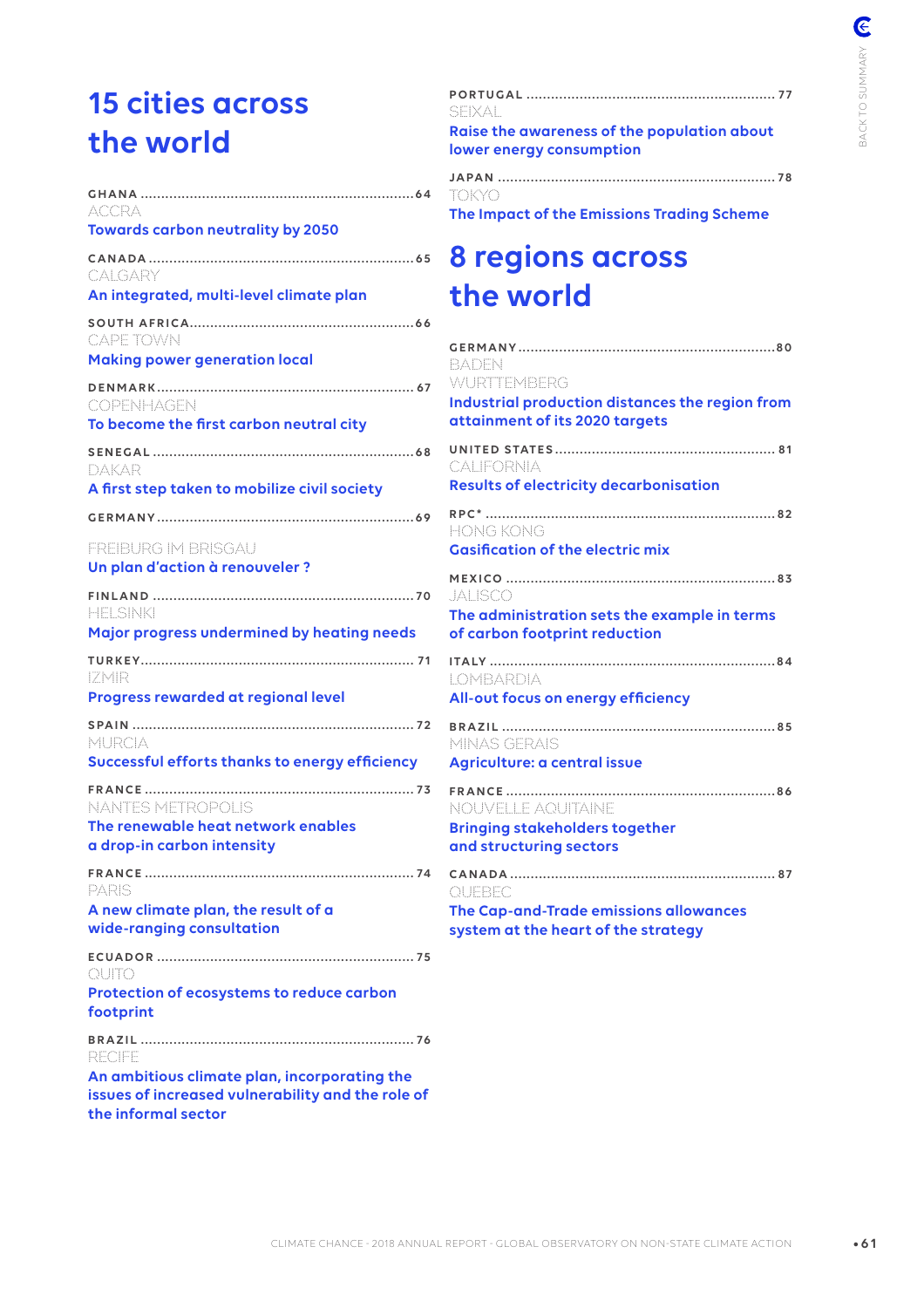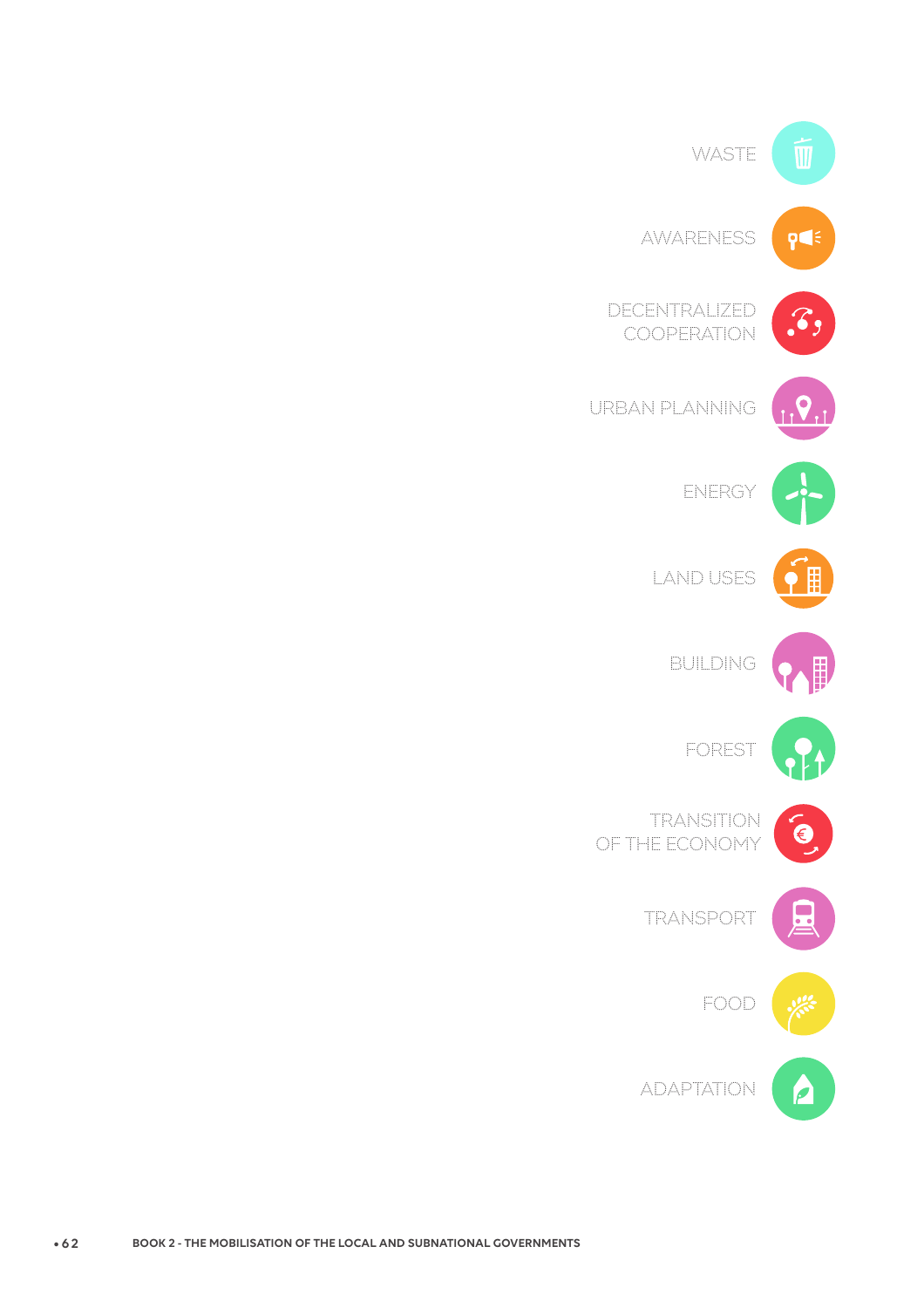# 15 CITIES ACROSS THE WORLD

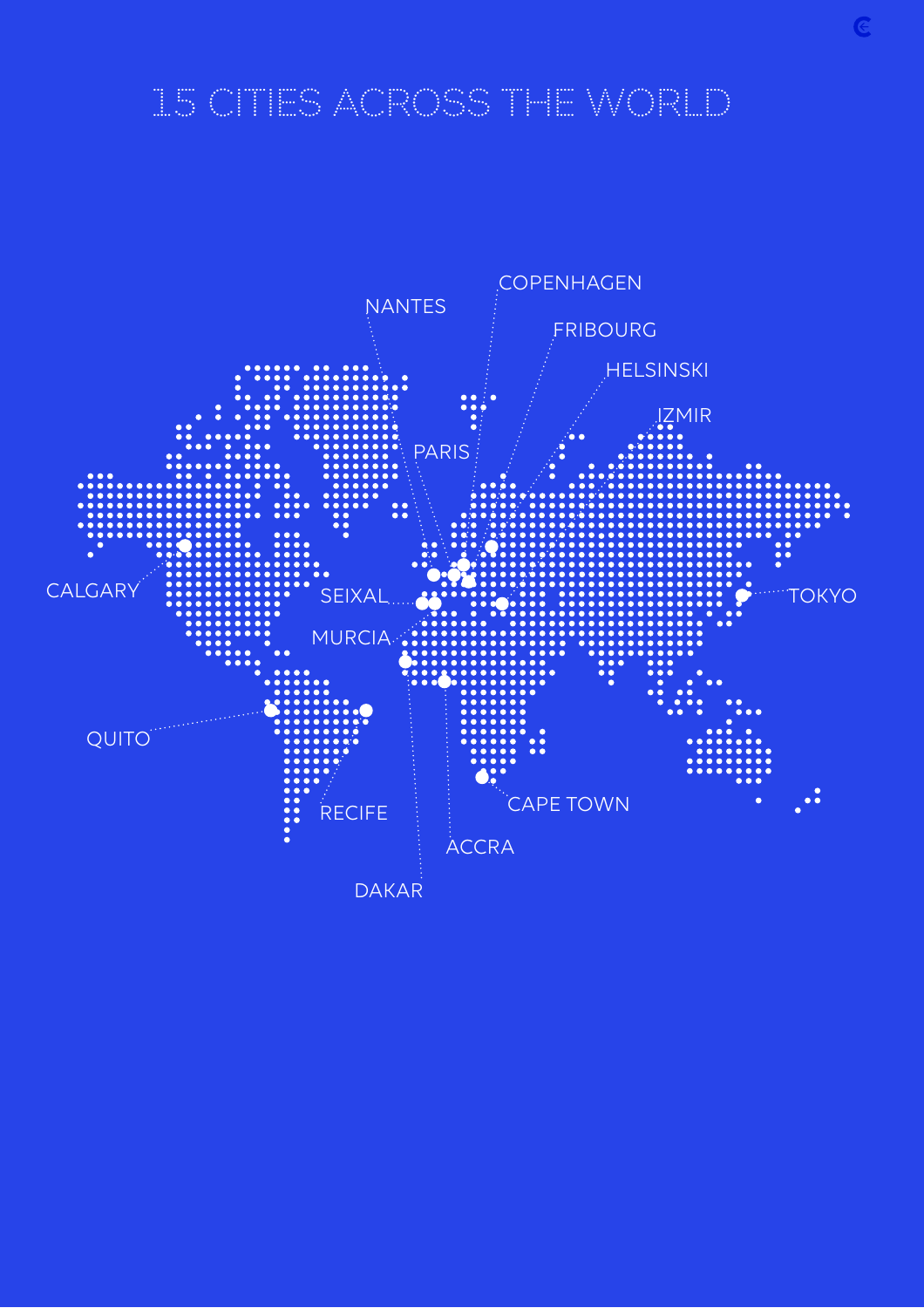

**POPULATION** 2,291,352 (2013) **SCOPE** 1, 2 AND 3

# **Towards carbon neutrality by 2050**

**GHG emissions in the city of Accra were about 2.57 MtCO2 in 2015, less than one tonne per capita, well below the global average (C40). These emissions are due to waste (38.5%), transport (37%) and stationary energy (24%). The Metropolitan Assembly of Accra (AMA) has been committed to a climatecompatible development approach for several years and has, as such, joined several networks of cities - the C40 since 2009 and, more recently, the Covenant of Mayors in Sub-Saharan Africa.**

### **• WEST AFRICA'S PIONEERING CITY IN MITIGATION•**

Accra displays a strong desire to make the city an example for all of West Africa:

• **Accra has been disclosing its climate data to the CDP since 2016, demonstrating its capacity to collect and aggregate data, a major obstacle in many African territories. To achieve this, municipal teams have been supported by capacity reinforcements through MRV (Measurement, Reporting Verification) mechanisms, in particular through the production of emissions inventories;**

• During the COP23, Accra made a commitment to putting in place an ambitious climate action plan by 2020 and to achieve carbon neutrality by 2050;

• In August 2018, the city was the first metropolis in Africa to join Breathe Life, the global campaign for the reduction of air pollution Breathe Life, the global campaign for the reduction of air pollution.

As part of this campaign, several sectoral initiatives have been launched in the areas of energy efficiency, renewable energies, the management of illegal landfills, etc.



## **• A COMMITMENT TO CARBON NEUTRALITY TO BE ACHIEVED •**

The carbon neutrality commitment is not currently included in the action plan, but, since May 2018, the city has been supported by the C40 Climate Action Planning Africa Programme (funded by the International Climate Initiative - IKI).

This programme supports nine African cities in the development of climate plans aligned with the Paris Agreement and will include, in the next three years, the organisation of workshops and the allocation of a dedicated local advisor.

A first workshop, in September 2018, brought together several AMA departments, national representatives (including the Environmental Protection Agency) and civil society to address the definition of future scenarios for the development of the city. The workshop provided an opportunity to recall that combating climate change will also improve the living environment of the population and that close collaboration with the national level was necessary. This is especially so given that with a population of almost 2 million (2015) and 4 million in the Greater Metropolitan Area, the Accra region concentrates a large proportion of the Ghanaian population and economy.

### **• ADAPTATION STRATEGIES TO BE ENHANCED •**

Accra regularly suffers from floods that sometimes have disastrous human consequences with the development of epidemics. Lack of protection and care facilities and high population density make climate change a major challenge. Yet, to date, the city has not developed a specific adaptation strategy, adhering instead to the National Adaptation Strategy (NCCAS). **Accra has been a member of the 100 Resilient Cities network since 2014 and in March 2018 published its resilience diagnosis,** which goes beyond climate alone with preparation for development of its resilience strategy on this basis. It establishes that the major sources of stress for the population are the cost of living, the inefficiency of public transport and waste management, and that the major shocks to which the city is subject are, in first place, floods, followed by fires and epidemics. .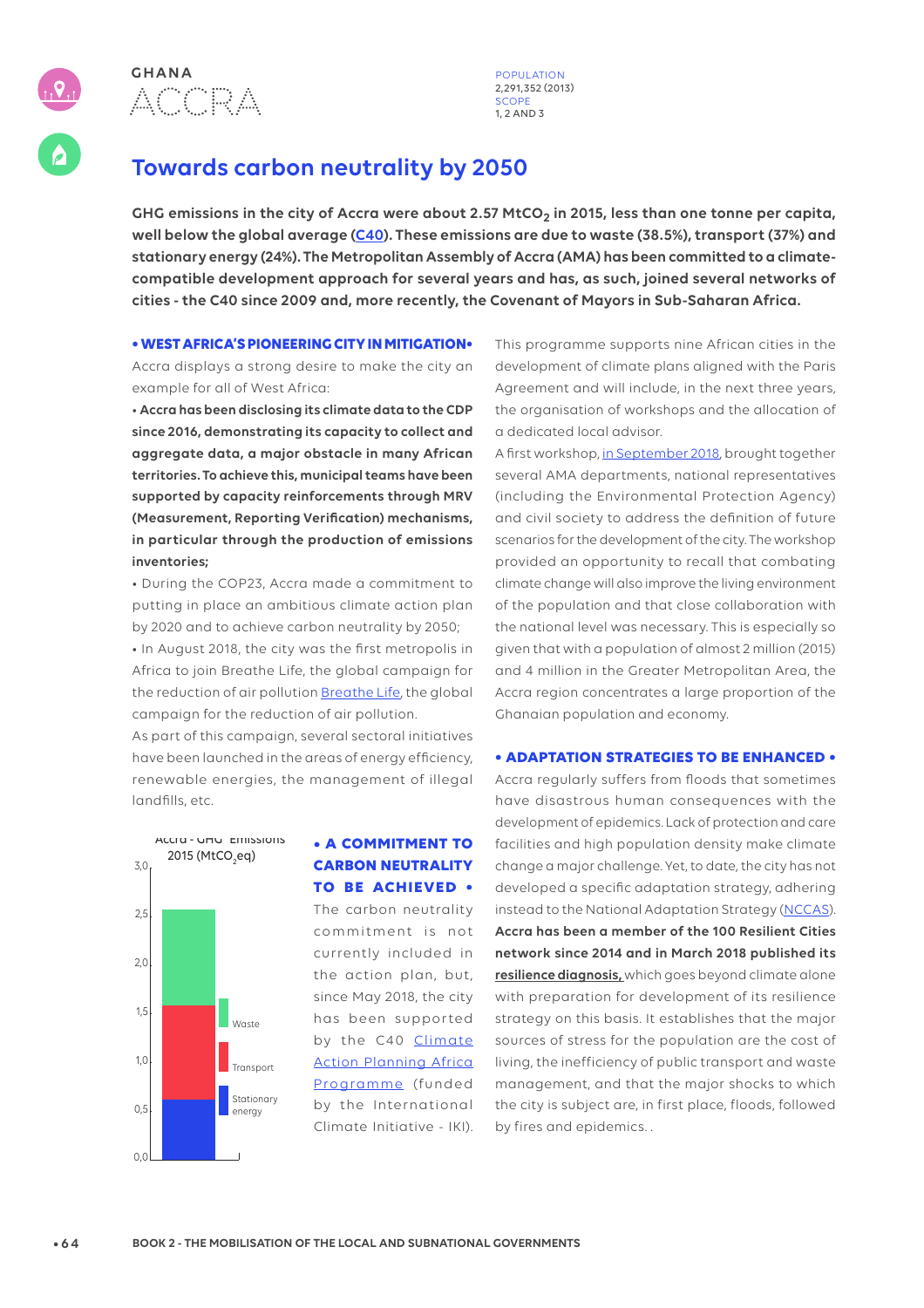

GHG TARGETS -20% IN 2020; -80% IN 2050 (BASELINE: 2005)

# **An integrated, multi-level climate plan**

**Despite a decrease between 2014 and 2016, the city of Calgary's emissions are 16.5% higher than in 2005, with 18.5 MtCO2eq/ year in 2017. However, Calgary's 2018-2022 strategy, which includes 23 programmes and nearly 250 mitigation and adaptation actions, will lead the city towards a 20% reduction in emissions by 2020. It is also linked to the Climate Leadership Plan 2015 of the Alberta province, and to the City Charter, a legislative framework negotiated between the cities of Calgary and Edmonton and the Government of Alberta, which requires the formulation of a climate plan, but also gives them greater flexibility of action.**

### **• ELECTRICITY GENERATION, A MAJOR SOURCE**

**OF EMISSIONS •** Electricity accounts for 42% of Calgary's emissions, far ahead of natural gas (24%), gas oil (20%) and diesel (13%). This is because 47% of Alberta's electricity is generated from coal, 40% from natural gas, and only 13% from renewable sources. However, the province's plan includes shutting down coal plants by 2030, which is expected to contribute significantly to Calgary's mitigation efforts. The latter has also been able to take advantage of the climate benefits of its region, by fully supplying its own buildings with renewable energy. Wind energy has the lowest regional tariff in Canada at 3.7 cents/ kWh in 2018, and with regard to solar energy, Calgary is the second-sunniest city in the country (CED 2018). Given Calgary's energy mix, the energy efficiency of buildings - accounting for 65% of emissions - is thus a double lever for its mitigation strategy: surface areas of +500 m² must meet the requirements of the national energy system of LEED ratification of the Canadian Green Building Council. For the rest, the city has formulated its own good practices.



### **•A MODAL SHIFT THAT IS RUNNING OUT OF STEAM•**

Calgary was the first city on the sub-continent to introduce a Light Rail Transit (LRT), which operates entirely on wind energy, saving 56,000 tonnes of  $CO<sub>2</sub>$  a year, according to the public company Calgary Transit. The city also holds the record in Canada as the city with the most rapid transit infrastructure available per capita with 53 km/ million inhabitants (Pembina 2014) and one of the lowest congestion times in Canada behind Edmonton (Tom Tom index). However, an annual census of modes of transport used to access the business district in the morning during rush hour shows that their distribution has remained relatively stable for 10 years, with just under 50% of inhabitants using the metro and public buses, 40-45% using cars, and the rest cycling or walking (Calgary 2018). **The number of annual trips by metro and bus has also declined, from 109 million in 2015 the company reported 102 million in 2017 (CalgaryHerald).** It is seeking to reverse this downward trend in the modal shift by opening a third metro line in 2026, priority lanes for buses and the development of the city adapted to existing lines ("transit-oriented development").

Calgary's 2018 road transport energy emissions strategy aims to reduce its emissions, including the development of electric vehicles and the creation of a network of charging terminals in the south of the province, in addition to the 70 terminals currently in place in the city. Finally, Calgary Transit is determined to modernise its bus network, encouraged in particular by the carbon tax put in place by the province of Alberta, reaching CAD 30/ tonne in 2018, which could cost more than CAD 2 million **(RouteAhead Update).** 

MAIN SOURCE: CALGARY CLIMATE RESILIENCE PLAN 2018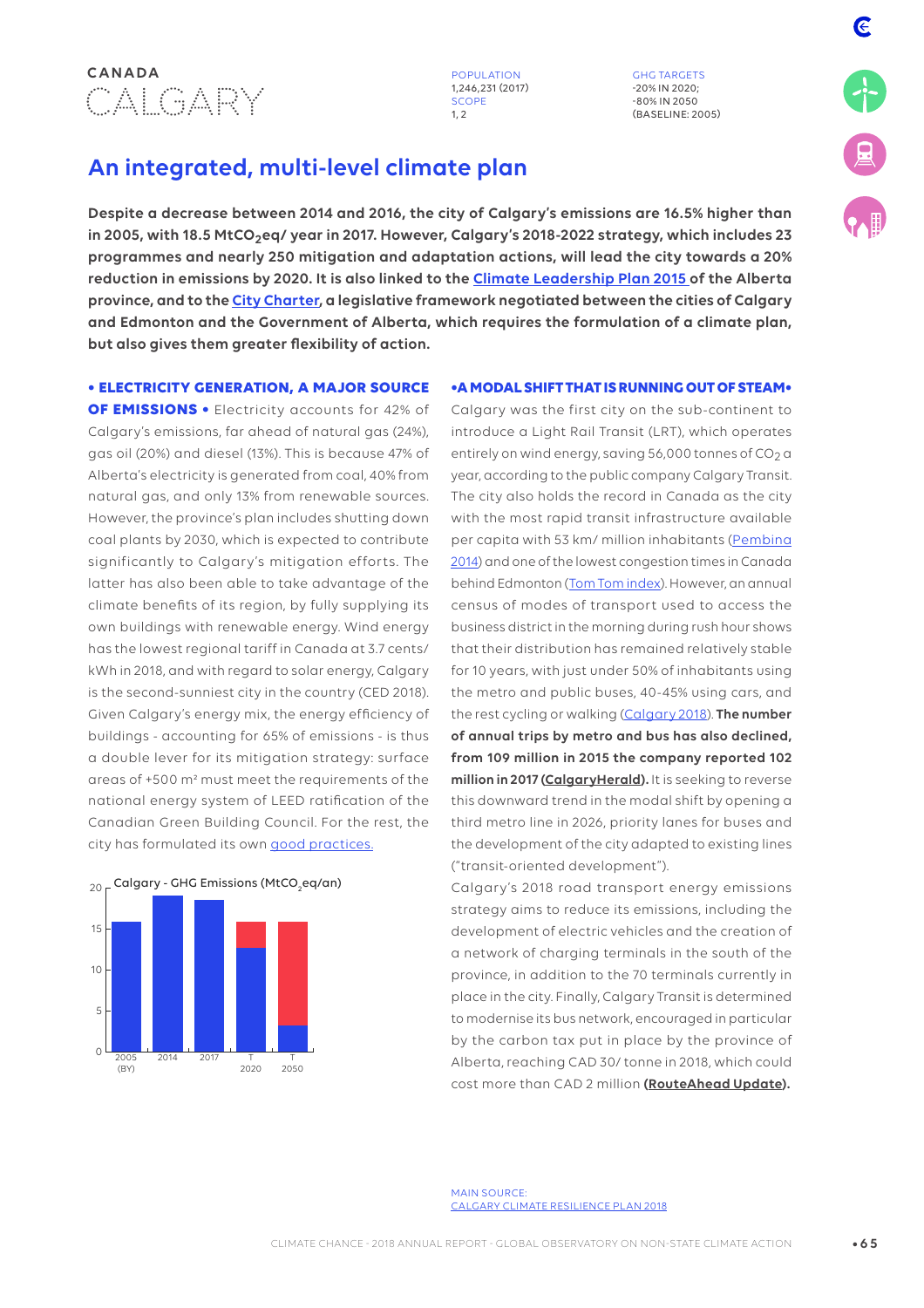

4,005,793 (2016) SCOPE 1, 2 AND 3 (SOURCES C40) GHG TARGETS  $-13\%$  IN 2020 $\cdot$ -37% IN 2040 (BASELINE: BUSINESS AS USUAL TRAJECTORY)

# **Making power generation local**

**Cape Town City Council adopted its new climate strategy in July 2017,** *Climate Change Policy***, one of the foundations of the overall environmental policy framework "The Environmental Strategy of the City of Capte Town" adopted in 2017. This plan does not replace the 2015 emissions reduction targets adopted by the council, that seek a 13% reduction by 2020 and a 37% reduction by 2040 if current trends continue. The city is focusing primarily on reducing the carbon and energy intensity of its activities, despite its intention - announced at COP23 - to achieve carbon neutrality by 2050 (C40 2017).**

**• AN ENERGY POLICY FOCUSED ON ENERGY** 

**EFFICIENCY •** In 2015, buildings consumed 31% of energy but accounted for 62% of GHG emissions, due to the carbon intensity of electricity, more than 90% of which was produced by coal. **The Western Cape province and the city of Cape Town are working together to implement the Energy Security Game Changer programme that aims to achieve a 10% reduction in demand of electricity from the national grid by 2020.** It is therefore stimulating the installation of solar water heaters by accrediting the services of private suppliers (+46,000 installed in 2017), and by subsidising the renovation of the roofs of the poorest households. The purchase tariff system introduced in 2014 led to 170 solar energy projects being approved in 2016, i.e. 6.5 MW of the 120 MW targeted by 2020 (Cape Town 2017). Finally, inspired by the Stockholm recovery system, in 2017 Cape Town opened the first biogas plant in Africa to process 10% of its waste and thus supply its buses with energy, like the Swedish capital (New Horizons Energy).



Cape Town - GHG Emissions (MtCO<sub>2</sub>eq/an)  $50$ 

In 2011, Cape Town, in partnership with the province, opened a green technology manufacturing and training centre, "Atlantis", which claims to be a special economic zone with the national government, and

in which five companies from the construction and renewables sectors have already invested 680 million rand (EUR 40 million) and will create 312 jobs **(Green Cape 2017).**

**• THE MAJOR POTENTIAL OF THE MODAL SHIFT•**

Representing 37% of the emissions but 68% of the energy consumption in 2015, Cape Town's transport has the highest pollution and traffic rates in the country, due to its poorly integrated network between different modes and operators. The city is therefore seeking to shift some of the 60% of residents using cars or taxis on its transport network. It is currently expanding its network of "MyCiti", bus lanes in the south, with total development to be staggered until 2032. This phase 2 is expected to benefit 1.4 million inhabitants by 2022. In 2018, a Cape Town pilot project also introduced the first 11 electric buses in the country, not without difficulties due to the geography of the city. MyCiti recorded nearly 78,000 additional trips in 2017 reaching 253,000, an increase of 44%(IOL 2018). In the long term the city also intends to promote the densification of urban areas along train and bus lines, with the use of bicycles on the 450 km of still under-used tracks and to further influence demand through car sharing within companies, for example.

**• THE URGENCY OF ADAPTATION •** Cape Town is particularly vulnerable to droughts, heat waves and floods. In 2018, major restrictions led to its water consumption being halved, faced with the risk of becoming the first major city to cope with a general water shortage. In addition to its water management programme, the city is seeking to identify areas at risk (shanty towns, coastlines) and to improve its warning system.

MAIN SOURCE: CAPE TOWN CLIMATE CHANGE POLICY 2017 DATABASE FOR THE WESTERN CAPE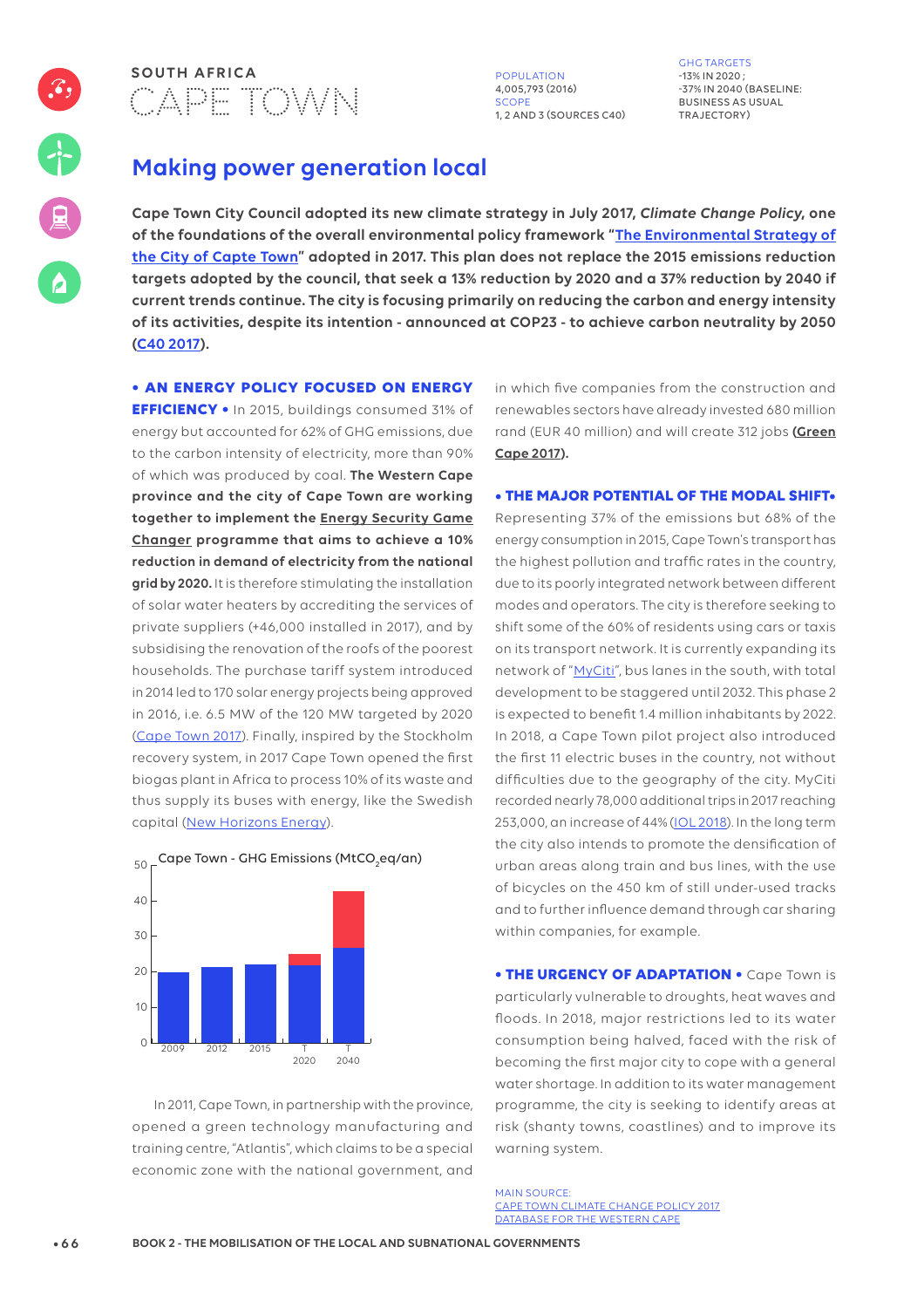

775,033 (2018) SCOPE 1, 2 AND 3

GHG TARGET - 100% IN 2025 (BASELINE: 2005)

# **To become the first carbon neutral city**

**The astonishing reduction of around 38% in GHG emission between 2005 and 2015 is mainly due to the development of biomass in cogeneration systems and the integration of wind power in the energy mix. In 2012, the city council adopted its climate plan, the CPH Climate Plan 2025. With the aim of making Copenhagen the first carbon neutral capital, this is one of the most ambitious climate plans. It is structured in three phases (2013-2016, 2017-2020, 2020-2025) and leads to an evaluation and a redefinition of the priorities for the following period at the end of each phase. The reduction effort by 2025 is shared between four main action areas: energy consumption (7%), energy production (80%), mobility (8%) and city administration (5%). For each category, more specific targets and approaches are defined. The idea of the latter is to put the administration at the head of the list of favourable initiatives.**

### **• IMPROVING THE DISTRICT HEATING SYSTEM AND TRANSFORMING THE CITY'S ENERGY MIX •**

Copenhagen's combined heat and power system was launched in the mid-1920s and later developed in the 1980s. Today, it supplies 98% of the city's homes with the heat generated by energy production and waste incineration, but it remains the main source of Copenhagen's emissions. Given its dependence on fossil fuel prices (coal, oil and more recently natural gas) and air pollution problems, the city is developing the use of renewable energies for co-generation of electricity and district heating. The completion of phase 1 of its 2013-2016 Climate Plan enabled the conversion of co-generation plants, especially the combined **Avedøreværket, power plant, south of the city, which converted to 50% biomass by the end of 2016. Half of Greater Copenhagen's district heating system is now based on carbon-neutral fuels and will be entirely carbon-neutral by 2020.** The transition from coal to biomass is expected to contribute to more than 40% of the reduction target for emissions from energy production and heating by 2025, which is 750,000 tCO<sub>2</sub>.



Copenhagen - GHG Emissions (MtCO<sub>2</sub>eq/an)

**• CYCLING AT THE HEART OF COPENHAGEN MOBILITY STRATEGY •** Transport is Copenhagen's

second source of emissions, 68% of which comes from cars and 25% from lorries and vans. In order to reduce them permanently, the city council has decided to reinforce its policy of promoting soft and green mobility. Since 2010, emissions from transport have decreased by 9% with a 12% increase in bike use in the modal share. In 2018, 41% of journeys that cannot be shortened - work and study - in Copenhagen are made by bicycle, with a target of 50% in 2025. In November 2016 there were more bicycles than cars in use in the Danish capital, 265 700 compared to 252 600. This modal shift towards cycling is the result of the "Cycle lanes" plan launched in 2012, which led to the construction of 350 km of elevated cycle lanes. Five new cycle lanes were inaugurated in 2017. Plans for the construction of the new cycle lanes, which now represent 7% of the capital's entire road network, were designed to make it possible to reach the city centre from the outlying areas, where the main trips are made by car. In the second phase of its 2017-2020 Climate Plan, Copenhagen intends to become the "best city in the world for cyclists" by continuing to expand its network, building new parking areas and facilitating a little more integration with its system public transport.

MAIN SOURCE: CPH CLIMATE PLAN 2025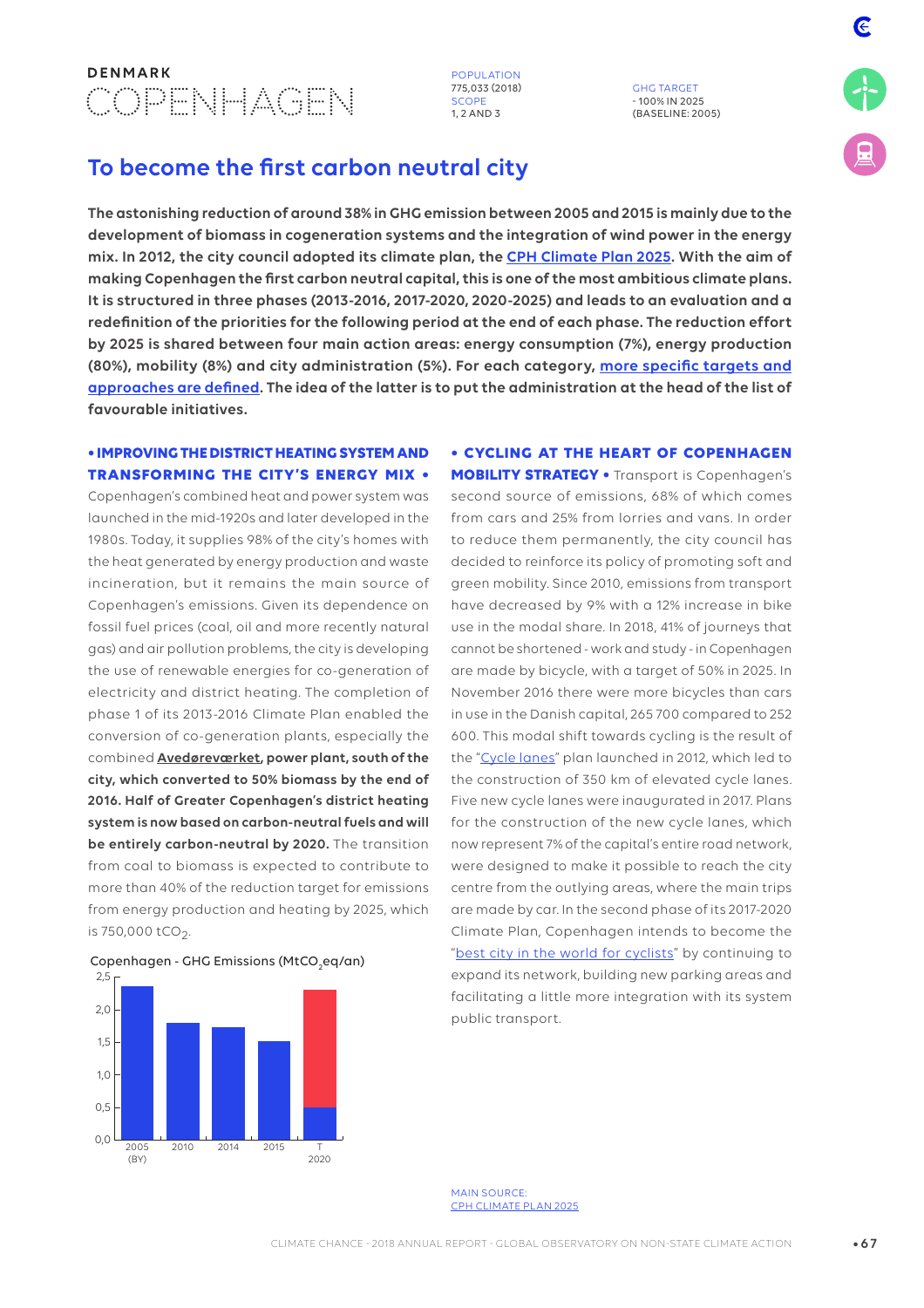

POPULATION (CITY) 1,056,009 (2011), (REGION) 3,529,300 (2015)

SCOPE 1, 2 AND 3

# **A first step taken to mobilize civil society**

**Beyond the mitigation issues, the City of Dakar faces the already proven impacts of climate change, in particular due to the disruption of rainfall patterns which, combined with development problems (rainwater drainage, informal housing), regularly leads to catastrophic floods. Dakar is also the second most polluted capital in Africa with a fine particle rate seven times higher than the authorised average (WHO 2018). It is in this context that the City of Dakar is currently working on the implementation of its Territorial Climate Energy Plan (PCET) as part of the pilot project of the Covenant of Mayors in Sub-Saharan Africa. The initiative, launched in 2017, is being funded by the European Union with up to 455 million CFA francs (EUR 700,000) over three years.** 

### **• A STAKEHOLDER CONSULTATION MODEL, DRAWING LESSONS FROM PAST EXPERIENCES •**

The new PCET, bringing civil society together around its implementation, is based on a first initiative, when in the 2012-2014 period, the former Dakar region, in partnership with the Ile-de-France region, produced its Integrated Territorial Climate Plan (ITCP). As early as 2011, meetings between actors were organised to spread a "climate culture" and facilitate ownership of the ITCP. This plan led to the co-construction of an energy-climate diagnosis, a vulnerability study, and nearly 50 action sheets (Dakar, 2013). The removal of the regional level, with Act III of the decentralisation had then undermined the mechanisms, but "*the question of the legacy of the case by the four departments of the region of Dakar or by one of them, arises*" (Faye et al. 2013).

The PCET still pursues the objective of improving the local governance of the ecological transition on the perimeter of the city of Dakar through an approach that still focuses on the mobilisation of local stakeholders. PCET's "strong link", the DakClim platform, launched in September 2018, brings together some fifty community organisations, women's groups and farmers, NGOs, universities, and companies, for joint and participatory actions and to disseminate the achievements of the PCET at regional, national and sub-regional levels.

### **• A STRUCTURED IMPLEMENTATION •** The carbon



footprint of the former Dakar region in 2013 was 15.8 Mt CO<sub>2</sub>eq emitted in 2008 (PCTI 2013), a third of which comes from the energy production of the African Refining Company (SAR) refinery, the Senelec power plants and self-producers. Then comes transport (17%) particularly inflated by air traffic, then residential emissions (firewood, air conditioning), cement etc. This evaluation, in addition to taking

account of the economic activities of the region, also accounts for consumption-related emissions such as imported rice. It is therefore a true "scope 3" approach.. The update of the vulnerability study and the city-wide carbon footprint will identify the levers for reducing emissions specific to Dakar and also enable the creation of funding instruments for the implementation of the PCET (project database and project files) as well as a training plan for elected officials and municipal technical services. The aim of this plan will be to boost public and private investment in resilient, low-carbon infrastructures with targeting a 30% reduction in the City's energy bill and the creation of 300 green jobs thanks to energy efficiency measures.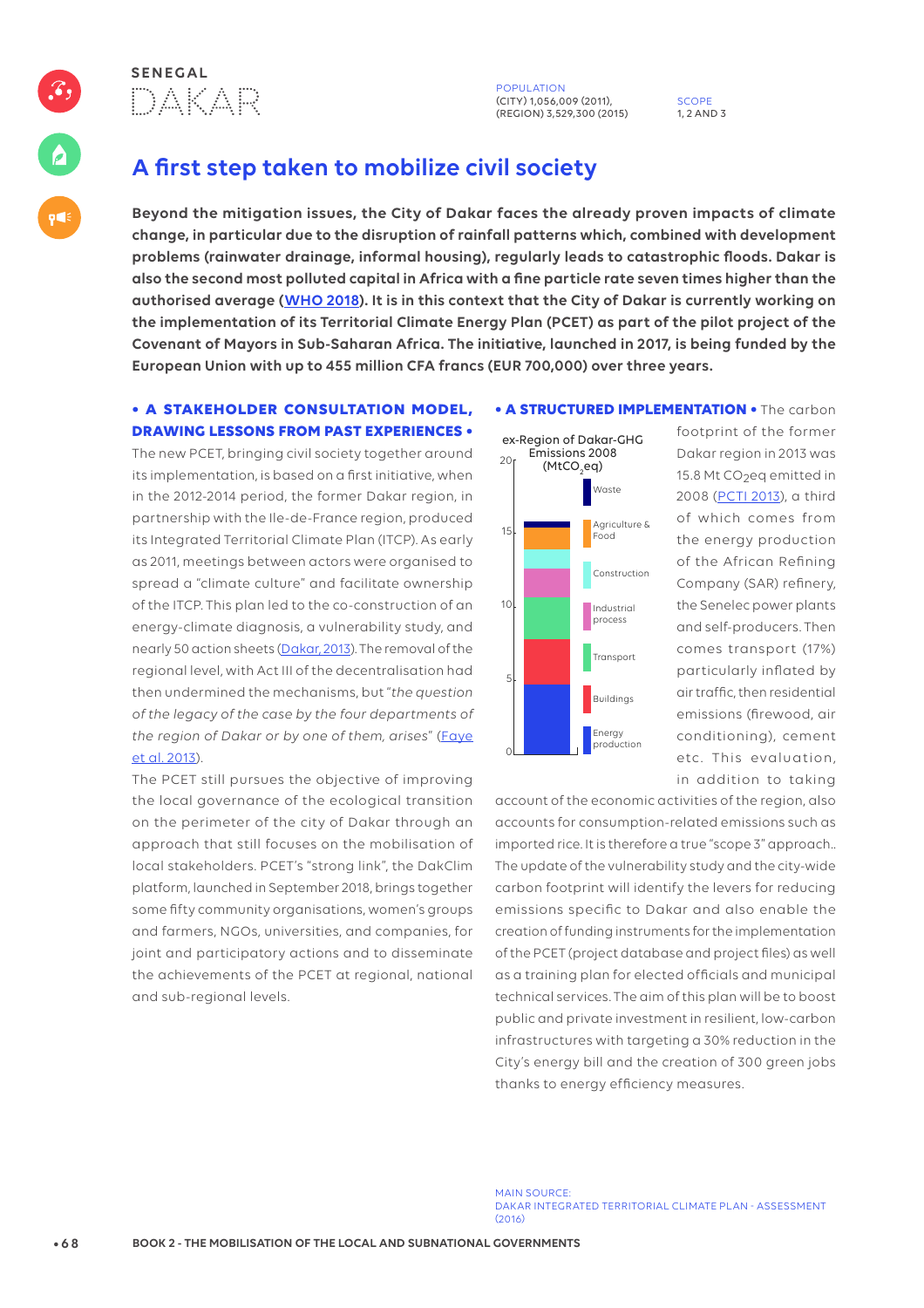# germany<br>FREIBURG IM **BRISGAU**

**POPULATION** 229,636 (2017) SCOPE 1 AND 2

GHG TARGET -50% IN 2030; NEUTRAL IN 2050

# **Un plan d'action à renouveler ?**

**The city of Freiburg adopted its first "Klimaschutzkonzept" (climate action policy) in 1996 with a GHG reduction target of 25% in 2010 compared to 1992. Its implementation, mainly focusing on the building and transport sectors, has only enabled an 11.1% reduction of overall emissions but a 30% reduction per capita. There has been a relative stagnation since 2007 with 1.76MtCO2eq emitted in 2014. That same year however, the city council of Freiburg voted the targets of -50% emissions by 2030 compared to 2014 and carbon neutrality by 2050. To reinforce efforts at all levels, a new Klimaschutzkonzepts 2018 is under preparation, based on a consultation and citizen participation process for a one year period.**

### **• SUPPORTING ON-SITE ENERGY PRODUCTION •**

In 2014, 58.9% of GHG emissions were concentrated in the housing and services sectors, and 19.3% in industry. To become carbon neutral, Freiburg must reduce its energy consumption by half by 2050 and meet 95% of the remaining demand thanks to renewable energy. The most emblematic project is the transformation of the city hall completed in 2017 into an energy-plus house thanks to the combination of several technologies (EnergieWendeBauen 2018). The municipality is seeking to strongly develop the cogeneration of electricity and heat; an important tool for reducing GHG emissions in the city due to the proximity between production sites and consumption sites. The Klimaschutzkonzept provides for the installation of 3 to 4 units per year, making it possible to save 68,000tCO<sub>2</sub>eq each year compared to conventional heat supply (Gov freiburg 2017). Eight schools and a cultural centre are already supplied by these units.





Solar energy remains the main source favoured by **Freiburg, which assesses its photovoltaic installation and production capacity at 860GWh, i.e. almost half of the canton's end-use electricity consumption. In 2015,** 

**4% of the electricity consumed in Freiburg came from photovoltaic panels (PV). In May 2017, the city launched the campaign** "your roof can do more", which aims at better informing the population and at promoting the installation of PV systems, and which enabled a saving of approximately  $280$ tCO<sub>2</sub>eq. That same year, renewable energies made it possible to avoid a total of 38,000tCO<sub>2</sub>eq.

### **• RAISING PUBLIC AWARENESS ABOUT ENERGY SOBRIETY AND SUSTAINABLE MOBILITY •**

Households account for more than a quarter of the end-use energy consumption in Freiburg. In order to better exploit its potential for electricity savings, the city offers free advice. The 500 households advised represent potential energy savings of about 238tCO<sub>2</sub>eq per year. The "Eco-energy Renovations" programme furthermore encourages owners to carry out refurbishment works to improve their energy efficiency (amount of the contribution: €550,000 in 2018). Thus, more than 10% of the buildings in Freiburg were subsidised for the whole duration of the programme.

The share of transport in GHG emissions is low (22% in 2014) but has remained at a constant level in recent years. Yet, car journeys accounted for only 21% of travels in 2016, and several recent projects should reduce this figure: underground extension in 2013 and 2015, 420 km of bicycle lanes in 2017 (EcoMobility Freibourg). **At the end of 2018, following the success of the first flywheel power storage system of 2014, a second one will be integrated into the tramway network, which will make it possible to return the energy stored through its rotation in other needs (Reporterre 2018).**

MAIN SOURCES: FREIBURG IM BRISGAU (EN) MONITORING REPORT 2017 (DE)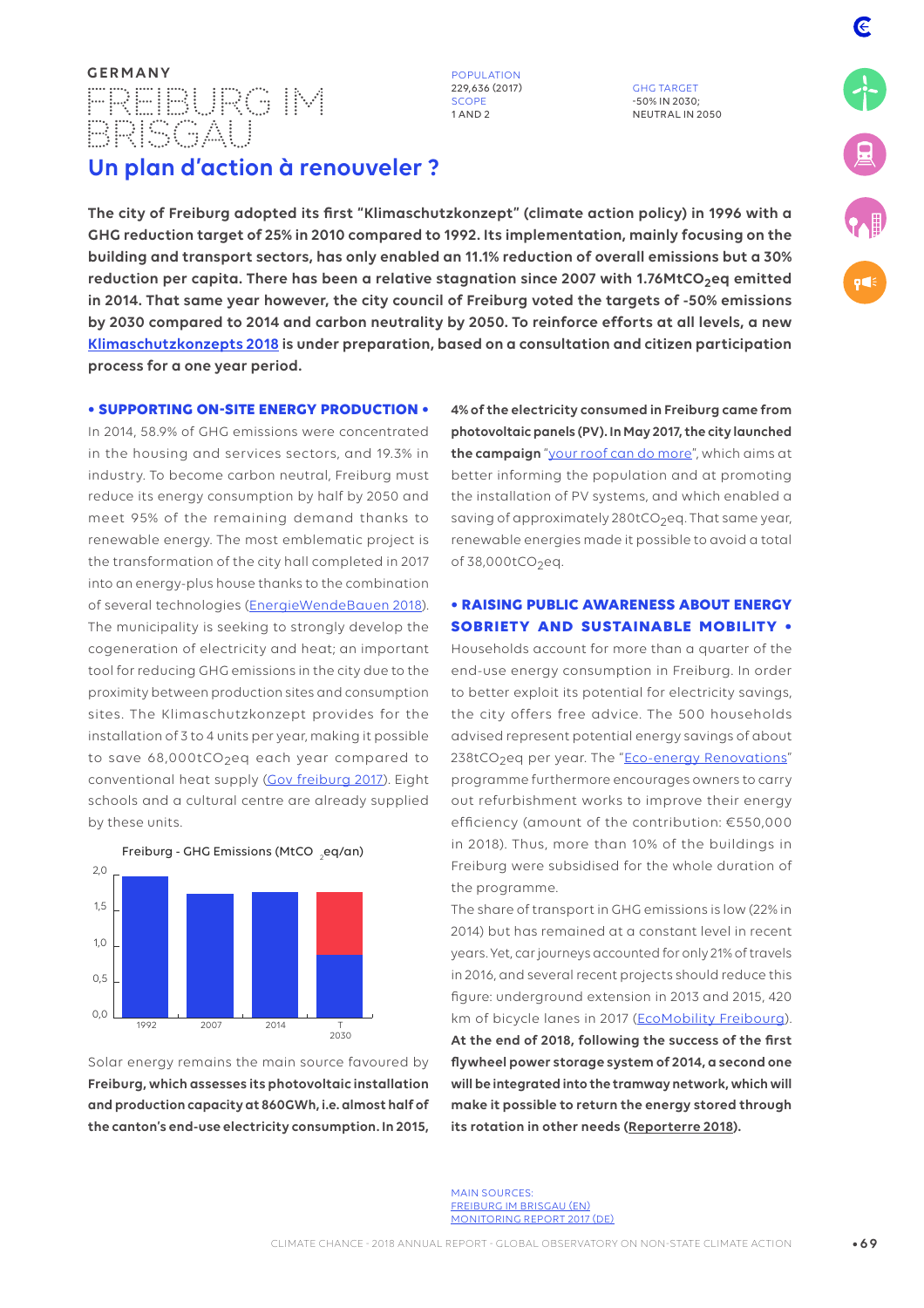

644,700 (2017) SCOP 1, 2 ET 3 (WASTE)

GHG TARGET 2020 -30%; 2030 -60%; NEUTRAL IN 2035 (BASELINE: 1990)

# **Major progress undermined by heating needs**

**With a reduction of 24% in overall emissions and 42% in per capita emissions in 2017 (baseline 1990), Helsinki is on track to reach its 2020 target and reduce overall emissions by 30%. In September 2017, the city council therefore approved its objectives for the next four years outlining them in the city's overall strategy, the Helsinki City Strategy 2017-2021, "***The most fonctional city in the world***". This programme is based in particular on the pro-active approach of the municipal energy company (Helsinki Energia), which has prepared an ambitious programme on the role of renewable energies, which has been adopted by the city council.**

**• THE CHALLENGE OF SUSTAINABLE DISTRICT** 

**HEATING AND INSULATION •** To achieve its goals the city must focus on district heating, which accounts for 50% of emissions and was up 12% in 2016 due to the use of coal to meet rising demand. The increase was limited to 1% in 2017, offset by emissions from electricity consumption (-5%) and electric heating (-6%), resulting in an overall reduction of 2% in 2017, i.e. 2.67 MtCO<sub>2</sub>eq. Renewable energies still account for less than 15% of energy production dedicated to district heating. But the city is currently exploring its geothermal potential with the drilling of more than 3,000 wells, and is continuing the expansion of solar panels to power public buildings.



Energy efficiency remains another important lever for reducing city emissions, which has set a target of 7.5% for 2017-2025. The first smart thermostat was installed in 2017 to regulate the heating of a pilot building. New standards adopted in 2017-2018 require new public buildings to achieve "near-zero" energy consumption, and building permit concessions are granted to the private sector for low-energy buildings. Moreover, the city is improving its data management

and usage capabilities with the launch of the 3D Atlas 3D, which brings together all data relating to energy performance and consumption, heat leaks, etc. from buildings. It is also available to the various operators in the housing sector.

**• INNOVATIONS IN TRANSPORT AND WATER TREATMENT WHOSE IMPACTS ARE STILL TO BE OBSERVED • Emissions from transport have changed little in recent years, with a decline of 9% since 1990 and 4% compared to 2016, representing around 20% of overall emissions.** The city multiplied its initiatives in 2017 to encourage the use of public and soft transport and to achieve carbon neutrality in these categories in 2025: redevelopment of the network, 3-fold increase in cycle lanes, extension of the metro, fast-charging buses and more effective electric trams. Charging stations partially powered by solar energy and for electric cars have been installed. Other innovations have also proved their worth, such as the virtual health service enabling nurses to provide care remotely and avoid 200,000 km of travel, and an internet platform offering several business services such as carpooling, electric bikes etc.

Finally, Viikinmäki, Finland's biggest wastewater treatment plant, which treats the wastewater of 800,000 people including the residents of Helsinki, in 2013 became the first in the world to measure its emissions of different gases on a daily basis. Despite removing nitrogen before discharge into the sea, recently improved through denitrifying bacteria, the plant emits 134 tonnes/ year of nitrous oxide, in addition to 350 tonnes/ year of methane.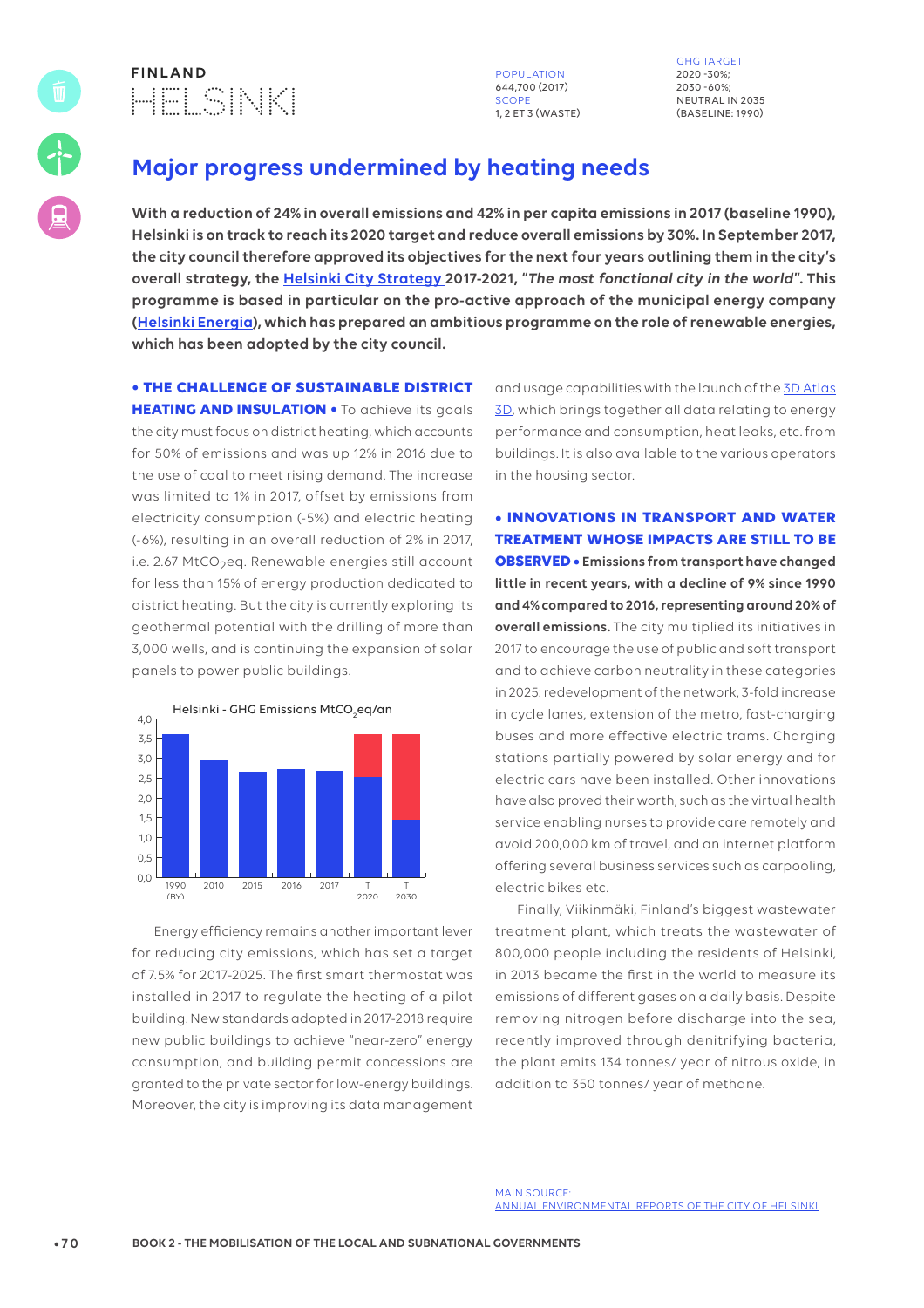

GHG TARGET - 20% IN 2020 (BASELINE: 2014) E

# **Progress rewarded at regional level**

**A member of the Covenant of Mayors since 2015, the Izmir City Council has committed to reducing its emissions by 20% by 2020 from a 2014 baseline. An ambitious challenge for the third largest city in Turkey, which is growing in population and has a high rate of urbanisation. Achieving this objective involves modernising the city's public transport services and increasing the share of renewable energies in its energy mix. The 2014-2023 regional plan drawn up by the Izmir Development Agency (IZKA) brings together these requirements. Izmir has been awarded the "Istanbul Prize for Environmentally Friendly Cities", recognising the commitment of Mediterranean coastal cities to quality of life and sustainable development. This prize falls under the "***Mediterranean Strategy for Sustainable Development 2016-2025***" (MSSD) which seeks to harmonise municipal environmental policies at the regional level.**

### **• MODAL SHIFT AND ELECTRIC VEHICLES AT THE HEART OF THE MOBILITY POLICY •** Transportation

accounted for 54% of total GHG emissions in 2014. Since 2015, the city council has been implementing an ambitious plan to modernise its public transport network, aiming to compete with car travel and decongest peripheral roads. A new fast line (Izban) was added in 2010 to the metro network, connecting the airport to the city centre in less than 30 minutes. As part of its **"Green Cities", programme, in 2018 the European Bank of Reconstruction and Development granted a loan of EUR 80 million for the construction of a new 7.2km metro line at a total estimated cost of EUR 250 million, which follows the financing of 85 metro trains in 2014 (EUR 23 million) and three new ferries in 2013 (EUR 33 million).**

Izmir's "Green City Action Plan" is therefore seeking a 15% reduction in public transport-related GHG emissions (BERD 2018). Additionally, ESHOT, the public operator of the city's bus network, has put 20 electric buses into operation, with a target of 400 vehicles by 2020. Finally, the city has implemented an active policy in favour of soft mobility thanks to initiatives such as the creation in 2014 of a BISIM bicycle sharing system with 31 stations along the bay, or the extension in 2017 of its network of cycle paths from 39 km to 90 km. Izmir participated in "European Cycling Challenge 2016" and has plans to join the EUROVELO European cycling network.

**• A REBALANCING OF THE ENERGY MIX IN FAVOUR OF RENEWABLE ENERGIES •** The city of Izmir, like the rest of Turkey, is highly dependent on fossil fuels, which represent 76% of its energy consumption.

However, the Izmir City Council has been working since the 1990s to become an innovation centre for renewable energies in Turkey, thanks to a policy of attraction towards industries in these sectors (Ormat, Enercon, TPI) and towards the concentration of research establishments. A reform of the legislation governing electricity market regulation in Turkey in 2016, aimed at promoting clean energy at the national level, enabled the city of Izmir to implement several initiatives for the development of geothermal and wind power, with targets of 175,000 MW and 2,540 MW of capacity respectively in 2023. In 2017, it was the leading wind energy producing region with installed capacity of 1,333 MW out of the 6,500 MW produced in at the national level **(Izmir 2017).** 

**The construction of a new waste treatment**  and recovery plant **began in January 2018 in the north of the city. It has a capacity of 2100 tonnes/ day and was established as part of the Urban Projects Finance Initiative (UPFI) supported by the Union for the Mediterraneane.** 



MAIN SOURCES: IZMIR REGIONAL PLAN 2014-2023 IZMIR COVENANT OF MAYORS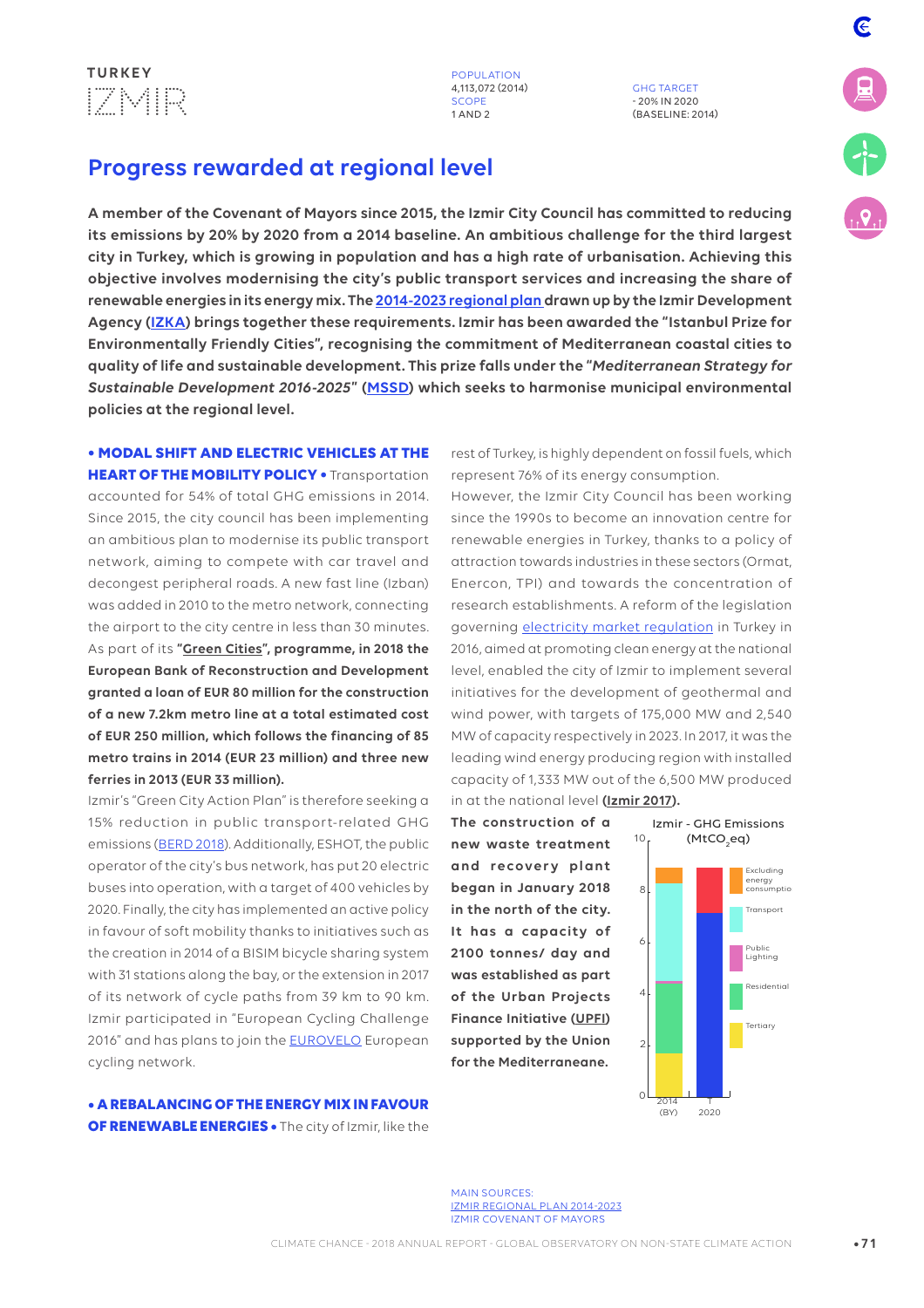

**POPULATION** 441,003 (2016) SCOPE 1 AND 2

GHG TARGET -20% IN 2020 COMPARED TO 2007 (WITHOUT INDUSTRY)

# **Successful efforts thanks to energy efficiency**

**Following its accession to the Covenant of Mayors for Climate and Energy, the municipality of Murcia defined its Renewable Energy Action Plan in 2010. In 2015, the city reached its target of 20% reduction of GHG by 2020 compared to 2007. The region's emissions from industry being, however, excluded from this target owing to the lack of influence of the municipal administration on the latter, yet responsible in 2007 for 13.7% of emissions. The Action Plan sets two main targets: the reduction of atmospheric pollution and the reduction of the use of non-renewable energy including energy production, mobility, and energy efficiency. In 2007, transport alone was responsible for 39.7% of emissions, services for 19.7% and the residential sector for 16.7%. It should be noted that Murcia's GHG emissions were already 34.4% lower than the Spanish average in 2007.**

### **• A PERFORMANCE DUE TO IMPROVEMENT OF**

**ENERGY EFFICIENCY • To reduce its GHG emissions by 20% by 2020, the municipality targeted its actions on the improvement of the energy efficiency of public structures and installations, private companies, and residential buildings.** 

The light points constituting public lighting and signalling systems for example have been gradually replaced by LED technology. LED traffic lights should enable a GHG emission reduction of 10,237tCO<sub>2</sub>eq/ year. Private individuals also benefited from measures, in particular within the framework of Murcia's Window Renovation Plan. 460 families in total benefitted from the Plan, for a total funding of €600,000. Finally, measures to improve the energy efficiency of municipal buildings enabled the laying of 24 photovoltaic installations on their roofs, and the implementation of the SmartSpaces programme between 2012 and 2015 in six buildings, which enabled savings of 254tCO<sub>2</sub>/year. Lastly, presence sensors were installed to light common areas in municipal buildings. This measure alone should enable an emission reduction of 49,956tCO<sub>2</sub>/year.

### **• THE DEVELOPMENT OF AN AMBITIOUS MOBILITY**

**PLAN •** To reduce its emissions in the transport sector, the municipality of Murcia defined a number of measures in its Renewable Energy Action Plan concerning mobility, including a **Sustainable Urban** Mobility Plan launched in 2013. **This plan enabled, in particular through the Murcia Zona 30 plan and the** 

**creation of 95.5km of "30 zones" in the city centre, a viability study to be conducted on the installation of charging points for electric vehicles or the construction of park and ride carparks on the outskirts or near public transport stations.** The two existing tramway lines were extended to cover 18km and 12km, respectively. The extension of the tramway network should enable a decrease in emissions of  $7204tCO<sub>2</sub>/$ year.





Finally, the development of soft mobility is central in Murcia's new mobility policy, with the implementation of a free access bicycle service, "MUyBICI", initially including 60 stations and 600 bicycles, along with the construction of a cycle track network of 551km. In a first stage, bicycle rental stations were located in the city centre with a maximum distance of 300m, or 4 minutes on foot, between each station, to guarantee the best possible coverage. **The extension of the cycle track network should reduce emissions by 5330tCO2/ year. In 2015, bicycle use increased by 5% in Murcia's modal share compared to 2007.** 

MAIN SOURCE: RENEWABLE ENERGY ACTION PLAN - MURCIA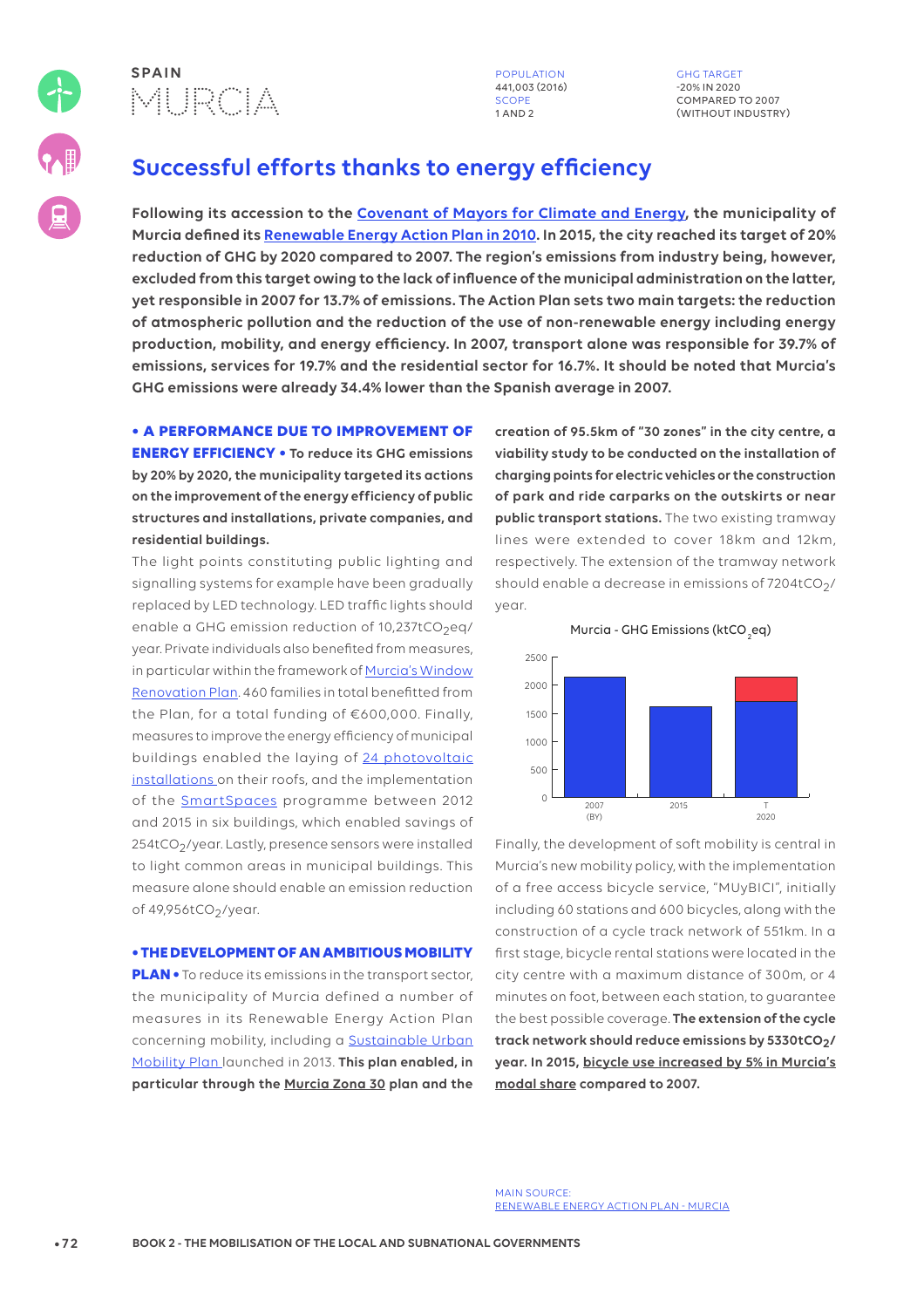# NANTES METROPOLIS **FRANCE** POPULATION

630,370 (2015) SCOPE 1 AND 2

GHG TARGETS -30% BY 2020; - 50% BY 2030 (BASELINE: 2003)

# **The renewable heat network enables a drop-in carbon intensity**

**The Nantes targets correspond to the lines of the European Union's energy-climate package with targets that go beyond: -30% of GHG emissions and per capita energy consumption by 2020, and -50% by 2030, compared to 2003. The BASEMIS® 2008/2016 data show that the GHG emissions trajectory should make it possible to attain these targets (already -20% since 2003) on the condition of pursuing and reinforcing the actions already undertaken. For energy consumption, the 2008/2016 trajectory is less favourable, with an overall reduction of 13% since 2003.**

**• THE CHALLENGE OF RENEWABLES AND** 

**RECOVERED HEATING •** In 2007, more than 50% of the territory's renewable production came from wood-energy (533GWh), then to a lesser extent from waste recycling (226GWh), geo-aerothermal systems (169GWh) and solar energy (27GWh). **Local renewable and recovered energies represented 12.4% of the energy consumption of the services and residential sectors for the Metropolis in 2017; i.e. a 73% increase compared to 2008.** The territory's share of local renewable energy must reach 50% of the consumption in 2050, with a 2030 target of 20%.



A key element in the mitigation strategy is the development of renewable heat networks; a central investment within the framework of the climate plan, voted in 2006.**In 2017, more than 30,000 housing units (i.e. 8%) were thus connected to one of the six heat networks, supplied to 67% (84% for that of Centre Loire, the most important one) by renewable or recovered energies (wood and waste incineration) and producing 324GWh.** In 2016, 52% of the heat distributed concerned housing, and the other 48% public facilities.

With the commissioning, scheduled for 2019, of the Nord Chézine network, which is set to be 33km long and connected to the waste treatment plant in

Couëron, 9500 additional homes will benefit from an eco-responsible heating mode. For households, this mode represents financial savings of 5 to 15% compared to gas heating. It should be noted that 46% of the social housing units in the City of Nantes were served by the heat network in 2016 (for a target of 50% in 2020). Thanks to this 110km network,  $44,309$ tCO<sub>2</sub>eq were avoided.

**• THE E-BUSWAY PROJECT •** Nantes shows a significant decrease of its GHG emissions related to road transport. A pioneer in the relaunch of the tramway in the 1980s, it followed with the Chronobus and the Busway. The Busway (line 4) is one of the structuring axes of public transport in the Metropolis, with nearly 9.5 million journeys made in 2017, i.e. 40,000/ day. At present, approximately 20 vehicles use these 7km-long reserved lanes. In the autumn of 2019, it will be renovated to become the E-busway, with electric motorisation. Victims of their own success, the Busways are indeed congested during peak periods and must increase their capacity, their comfort, and their operation. **With 22 bi-articulated E-Busways of 24m and 150 seats each, 55,000 travellers will be able to be transported per day (35% more than today).**

The E-busway, which is 100% electric, offers a low energy cost, the absence of direct GHG missions (1330tCO<sub>2</sub>) avoided) and a decrease in noise disturbance. A charging system will enable a continuous service. This project has financial support from the French State within the framework of the Future Investments Programme and from the EU under the Horizon 2020 programme. It is also part of a coherent mobility policy, which also includes the development of soft modes of transport such as bicycles.

**MAIN SOURCES** 

LOCAL CLIMATE AIR AND ENERGY PLAN (PLAN CLIMAT AIR ÉNERGIE TERRITORIAL - PLAN CLIMAT AIR ÉNERGIE TERRITORIAL (PCAET) AIR PAYS DE LA LOIRE – BASEMIS®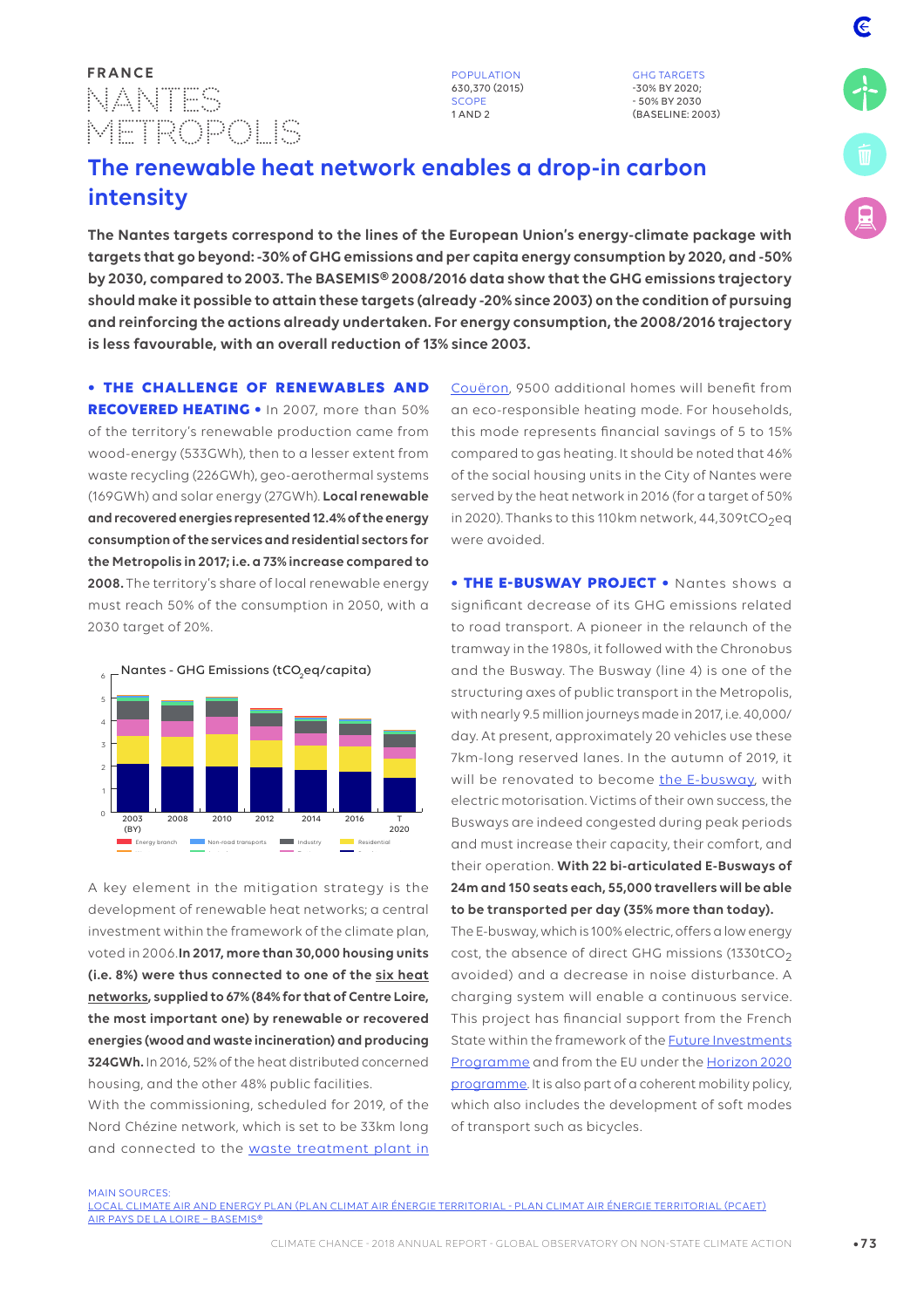



POPULATION 2,220,445 (2017) SCOPE 1, 2 ET 3 (LOCAL EMISSIONS + CARBON FOOTPRINT)

GHG TARGETS -25% IN 2020 NEUTRAL BY 2050. (BASELINE: 2004)

# **A new climate plan, the result of a wide-ranging consultation**

Between 2004 and 2014, the country's carbon footprint decreased by nearly 10% (-2.6MtCO<sub>2</sub>eq) and **energy consumption decreased by 7%. After a wide consultation gathering more than 700 proposals, the Local Air Energy and Climate Plan (Plan Climat Air Énergie territoriale - PCAET) was adopted unanimously in March 2018 by the Council of Paris, replacing a first plan designed in 2007. To reduce energy consumption by half by 2050, the City of Paris gives priority both to housing renovation and to the reduction of the most carbon-intensive transport modes; two fundamental actions to enable the gradual shift towards renewable energy and recovered energy (25% in 2020, 100% in 2050). In 2014, Paris consumed 17% of renewable energy, 5% of which was locally produced.**

### **• BUILDINGS: PRIMARY ENERGY CONSUMERS •** In

2014, Paris consumed more than 36TWh of energy, 85% of which by the 110,000 commercial and residential buildings. By 2050, more than one million housing units must have undergone thermal renovation. **Since 2008, social landlords aim to reduce by 30% the energy consumption of 55,000 housing units by 2020. To date, 36,200 social housing units have been renovated or are undergoing renovation, and have enabled average savings of €360/year and more than 7500 jobs created**. Moreover, "Eco-rénovons Paris" (2016-2020) aims to provide support to 1000 buildings in their renovation projects, and 328 condominiums (19,225 housing units) had already benefited from it in December 2017.

## **• POLICY FOR SUSTAINABLE MOBILITY AND**

**TAKING BACK PUBLIC SPACES •** This policy involves accelerating the change of behaviours (better shared vehicles, active travels), the development of public transport, and the end of diesel and petrol engines. Since 2001, it **has enabled GHG emissions to be reduced by 39%, and the majority of atmospheric pollutants to be reduced by more than 50% via more than +700km of bicycle lanes, 23,600 "Vélib'" self-service bicycles, the extension of metro lines around Paris, and the creation of 24km of tramway.** In summer 2017, five new districts benefited from the Paris Respire (Paris breathes) mechanism, which provides walkways in the lanes closed to traffic, on Sundays and public holidays. In addition, the Champs-Elysées and the capital centre are now dedicated to pedestrians and soft traffic on each first Sunday on the month.

**• INNOVATIVE FUNDING MECHANISMS •** Paris has been endowed with a territorial investment fund for



the ecological transition, "Paris Fonds Vert". (Paris Green Fund). With an investment target of €200 million, and a first raising of funds of €100 million, the first investments in innovative SMEs in the building sector, mobility, energy, air quality or the circular economy can be made before the end of 2018. To accelerate the transition, Paris is studying the implementation of a carbon compensation mechanism to finance reduction and sequestration projects for irreducible emissions.

### **• RESILIENCE, SOCIAL INCLUSION, AND**

**SUSTAINABLE FOOD SYSTEMS •** To reduce the impact of urban heat islands and heat waves, **a Paris revegetation programme has increased the gardens open to the public by 70ha in ten years.** The adaptation strategy was integrated in September 2017 into a more exhaustive vision, by adopting the first Paris resilience strategy and adapting it to climate changes, reinforcing solidarity and facilitating inclusion. Finally, **in May 2018, the country's first food strategy was adopted at the Paris Council** to reduce the carbon footprint of the food sector (currently 18%). Via its Sustainable Food Plan, Paris has become, through its purchases in collective catering, the first public purchaser of organic food in France.

MAIN SOURCES: BILAN 2004-2014 PLAN CLIMAT 2018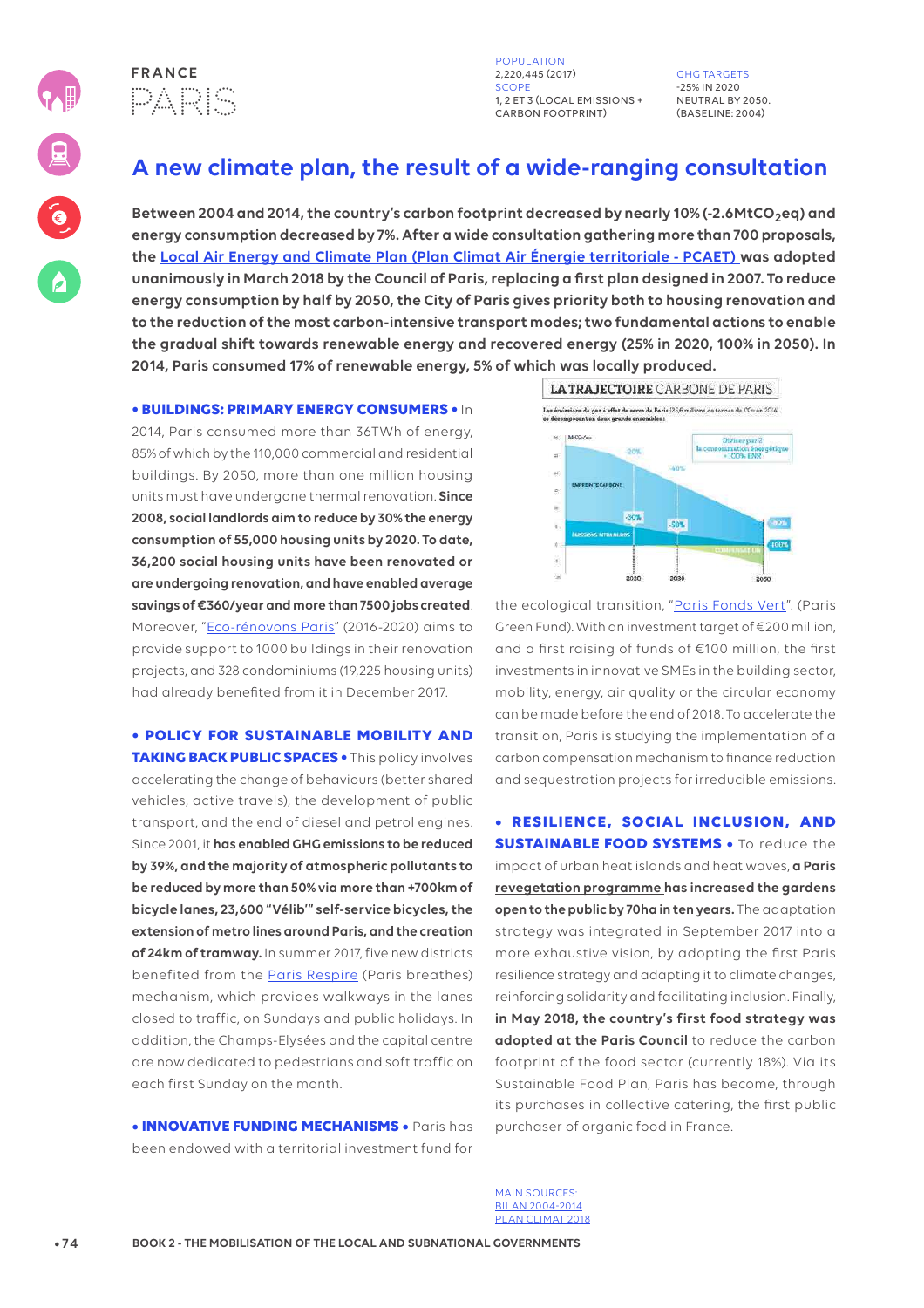

GHG TARGET -16% IN 2022 IN TRANSPORT BASED ON CONTINUATION OF CURRENT TRENDS; -5%/ YEAR BY 2025 ON THE BASIS OF PROJECTED VALUES FOR 2019. E

# **Protection of ecosystems to reduce carbon footprint**

**In 2015, the emissions of the city of Quito were 5.8 MtCO2eq distributed as follows: 52% from transport, 35% from buildings and 13% from waste (C40). Quito, one of the capitals that is most engaged in local government networks (C40, ICLEI, 100 cities), is implementing real public investments in this direction. In the last four years, Quito has invested 10% to 12% of its overall annual budget in actions related to the adaptation and reduction of its emissions (Action Plan 2015).**

**• ACCELERATED MODERNISATION OF MOBILITY•**

Projections made up to 2025 assume an annual growth rate of 1.6% in public transport trips and 2.5% for private transport. This is an opportunity for the city of Quito to think in depth about its mobility strategy. In 2011, 69% of trips were made by bus and 31% by private car or taxi. To improve the fluidity of its system and prevent rising demand, many projects have been launched: **A first 22km metro line is under construction and is scheduled for commissioning in the second half of 2019. The city is also extending its electric trolley and expressways network (BRT) to the north; the network was established in 1995 and today is the most used system with an increase of 4% between 2014 and 2018.** These new stations are connected to the future metro to provide multimodal transport. Finally, Quito is seeking to promote non-motorised modes of transport**,** prioritising pedestrians, cyclists and public transport users: it has recently pedestrianised 8 streets in its historic centre and 3 others were being pedestrianised in 2018 (El Comercio). Its action plan estimates the potential reduction of its strategy at 100,000 tonnes (or 0.1 MtCO<sub>2</sub>) per year, with numerous benefits for the city's air quality.



### **• THE PROTECTION OF ECOSYSTEMS, AN ISSUE FOR**

**THE METROPOLIS OF QUITO •** More than 60% of Quito's high-altitude territory is covered with vegetation and 56% of its natural vegetation is known to be vulnerable to climate change, including changes in temperature and precipitation, as well as increasing pressure from its population (C40 2017). To respond to these challenges, in 2007 Quito launched a system of territorial management of protected areas, integrated into the national system of protected areas. To achieve its goal of reducing its emissions by 5% per year, the city intends to manage the surrounding ecosystems as an integral component of its planning, including collaborative environmental governance by a range of stakeholders in the city to enable sustainable management of the land in all sectors (farmers, tourism, communities, etc.). **Its Geographic Information System (GIS) enables it to observe deforestation trends and prioritise the most vulnerable ecosystems to ensure continuity of ecosystem services and natural resilience. Today, this system has led to the establishment of six protected areas, a priority intervention area and an ecological corridor representing a total of nearly 175,000 hectares** (**SMANP**). In 2017, the city was trying to recover 60,000 hectares of previously degraded land, which could sequester about six million tonnes of  $CO<sub>2</sub>$  once restored, thus contributing to its 2025 targets (**C40 2017**).

**• AN APPLICATION TO RAISE CITIZEN AWARENESS AND PROMOTE CITIZEN INCLUSION IN THE PROCESS •** The Ministry of the Environment of Quito has developed fun and easily accessible tools that measure its carbon footprint and its equivalent in water consumption, depending on the activity carried out. (Action Plan 2015).

MAIN SOURCE: CITY OF QUITO CLIMATE ACTION PLAN 2015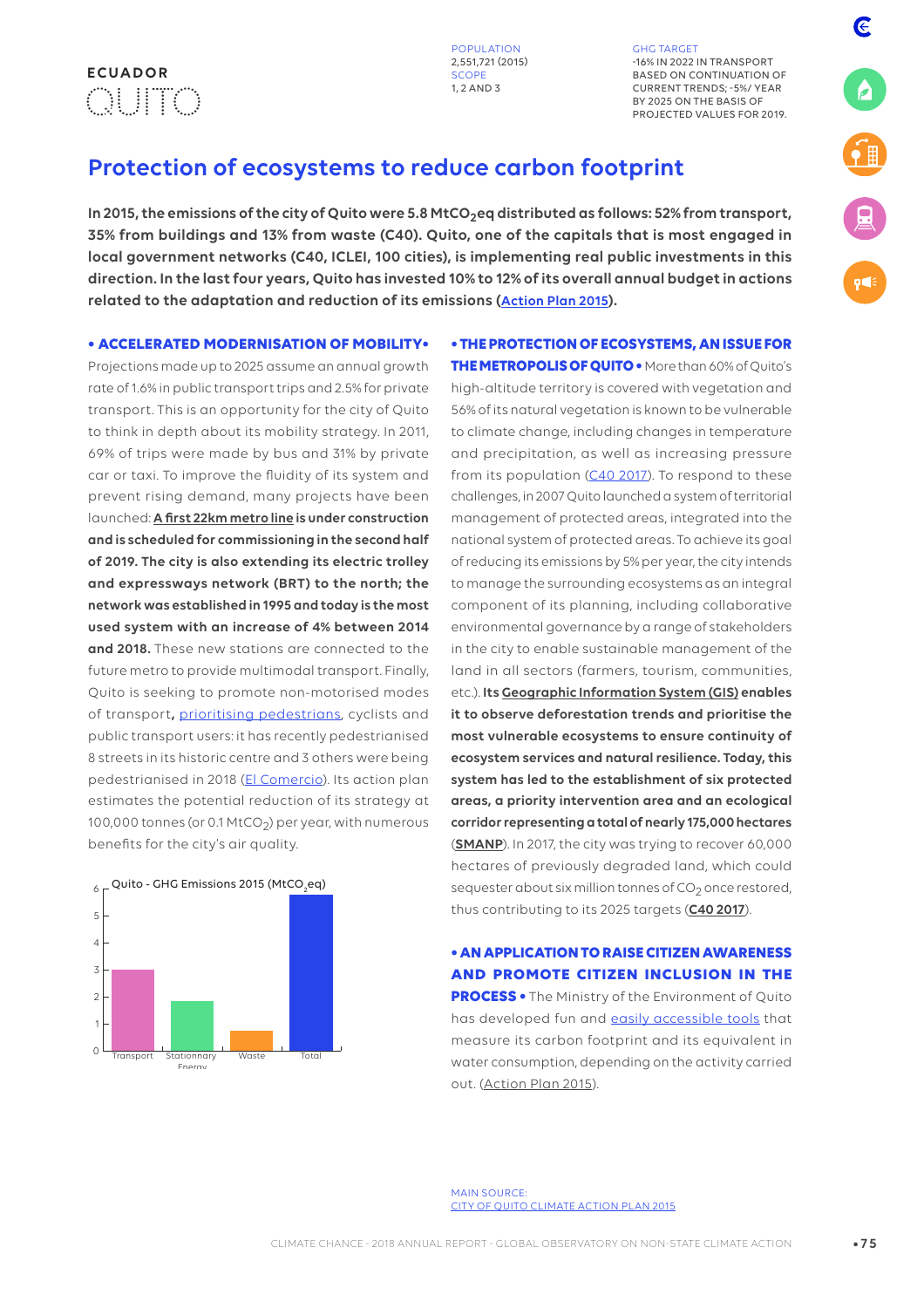

1,666,023 (2018) SCOPE 1, 2 AND 3

GHG TARGET: -21.18% BY 2037 (BASELINE: 2012)

# **An ambitious climate plan, incorporating the issues of increased vulnerability and the role of the informal sector**

**Selected by ICLEI as a "model city" for its Urban LEDS project, in 2014 Recife adopted an integrated climate mitigation and adaptation plan (PSMC), aiming to reduce emissions by 21.18% by 2037 from a 2012 baseline (3.12 MtCO2eq). In 2012 emissions were distributed as follows: 65.2% in transport, 19.4% in waste processing and sanitation and 15.3% in stationary energy. Recife reports that it emitted 2.3 MtCO2eq in 2015, i.e. 20% less than in 2012, and stated that this drop was due to the application of a new methodology considering biofuel as carbon neutral (CDP 2017). With the help of Aria Technology, in 2015 the city of Recife set up an interactive CARBO COUNT map to inform and raise the awareness of residents on emissions trends.**

### **• URBAN DEVELOPMENT, A VULNERABILITY**

**FACTOR •** In 2007, the IPCC ranked Recife as one the most vulnerable cities to climate change, in particular because of its very high population density on the coast and its average altitude below sea level. The urban development of Recife, which is mostly informal, has led to very uneven distribution of activities, which are concentrated in less than a third of its territory. The result is an almost complete disappearance of the green cover, growing urban soil sealing, and a concentration of transport and waste issues. To cope with this, Recife is counting on a policy of planting 100,000 trees in the city by 2020 and expanding its main "Capibaribe" urban park, which is expected to result in more per capita green space - from 1.2 m²/ capita to 20 m²/ capita by 2037 - and an emission reduction of 3.6 ktCO<sub>2</sub>eq/ year from 2020, i.e. about 0.1% of emissions.

**• THE URGENCY OF URBAN MOBILITY • With a** 382% increase in the number of vehicles between 1990 and 2014 (from 251,423 to 1,211,218 cars) and a public transport service that has not kept pace with population growth, Recife is facing problems with congestion and large-scale public transport failures. To address this, the prefecture is working on the finalisation of BRT East-West / North-South lines and the establishment of BR corridors between each district of the city to promote public transport access and use. It is also setting up the creation of 76 km of cycle lanes, the recovery of 110 km of pavements and the expansion of the "Bike Pernambuco" self-service bicycle



programme (+700% ticket sales in the first half of 2018) to stimulate the use of soft transport. Finally, Recife is currently replacing all of its street and public lighting with LED lamps, which should reduce their emissions by 58%. All of these will lead to a decrease of 0.2  $MtCO<sub>2</sub>$ eq in 2020 and 0.82 MtCO<sub>2</sub>eq by 2032.

### **• THE CHALLENGE OF PROCESSING WASTE IN A SATURATED CITY •**

0.6 MtCO<sub>2</sub>eq comes from a largely deficient waste treatment system, in which 99.6% of metropolitan waste is buried in landfills without any sorting, recycling or recovery of biogas, resulting in major pollution of the city's rivers and canals. Recife is currently working on the construction of eight new eco-points and the creation of solid waste purchase and sale centres, in order to stimulate sorting behaviours within populations. It has also put in place a policy to promote the work of waste collectors with sorting bicycles in poor neighbourhoods - "bicicletas" - representing up to 40% of the collection in certain neighbourhoods. These policies aim to reduce waste-related emissions by 25% by 2032.

MAIN SOURCE: PLANO SETORIAL DA SAÚDE DE MITIGAÇÃO E DE ADAPTAÇÃO À MUDANÇA DO CLIMA 2014 (PSMC)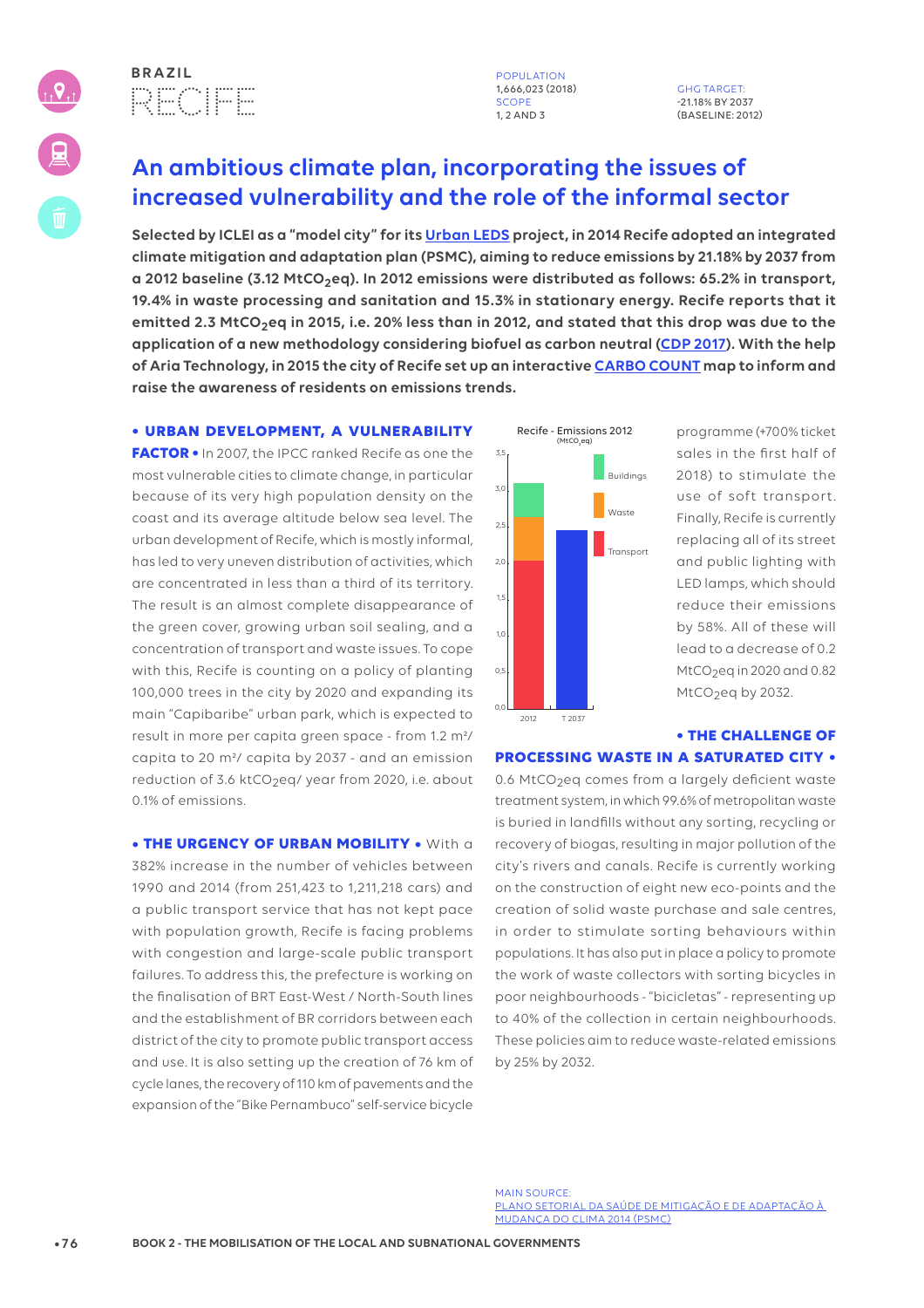

GHG TARGETS -20% BY 2020

# **Raise the awareness of the population about lower energy consumption**

**In 2011, the Portuguese district of Seixal, to the south of Lisbon, signed up to the Covenant of Mayors for Climate and Energy, one year after adopting its Renewable Energy Action Plan (PAES). The latter is the result of a partnership between the Municipal Energy Agency of Seixal (AMESEIXAL), the environmental division of the municipal council, with the participation of various stakeholders. It proposes three broad categories - Infrastructure, Transport, Citizen Awareness - to achieve a 20% reduction in GHG emissions by 2020 from 2007 (441 kt CO2eq), as set by the Covenant of Mayors. From 2013, the district of Seixal, having reduced its emissions by nearly 50%, exceeded its targets set for 2020. The drop-in emissions between 2007 and 2015 came mainly from the tertiary sector and residential housing (-63%) and transport (-27%). Most of these emissions come from electricity; improvement in its production and consumption is Seixal's main lever of action.**

### **• THE INDISPENSABLE DEVELOPMENT OF RENEWABLE ENERGIES IN SEIXAL'S ENERGY MIX•**

The application of Seixal's climate policy since 2007 has mainly led to a rebalancing of the city's energy mix in favour of renewable energies. In 2013, 36% of the city's final energy consumption was electricity, of which 58.3% came from renewable sources (Seixal 2017 Council). Five large renewable energy production units have been set up in the area since 2007. With annual production of 44 GWh, they provide 25% of the electricity supply of the population of Seixal, whose average consumption is 1,080 kWh/year/capita. **The region enjoys a high rate of sunshine, with 3,000 hours per year and three photovoltaic parks with 9,600 solar panels have been installed. A waste recovery plant, being tested since 2014, has also started up recently and is expected to increase biogas production** (Seixal 2017 Environmental Charter).



**• LOWER FOOTPRINT THROUGH CITIZEN AWARENESS •** Of the 41 measures planned in the PAES, a dozen take the form of energy efficiency awareness campaigns (CM Seixal). Since 2012, the district council has been organising several awareness campaigns targeting residents and businesses in the city, which in 2007 accounted for 43.5% of total GHG emissions. These campaigns will run until 2020. To raise awareness among its businesses, the city offers them a free analysis of the annual trend in their consumption and ways to reduce it. A similar programme, Projeto Ecofamilias (Eco-family Project), has also been set up with about fifteen volunteer families per year. In addition, every year **the Annual Renewable Energies Exhibition is organised to enable inhabitants to explore possible alternatives in terms of heating and electricity, such as the installation of photovoltaic panels or heat recovery units.** Between 2007 and 2015, GHG emissions from the tertiary and residential sectors were reduced by  $52kT$  CO<sub>2</sub> eq and 68kT CO<sub>2</sub> eq, respectively.

E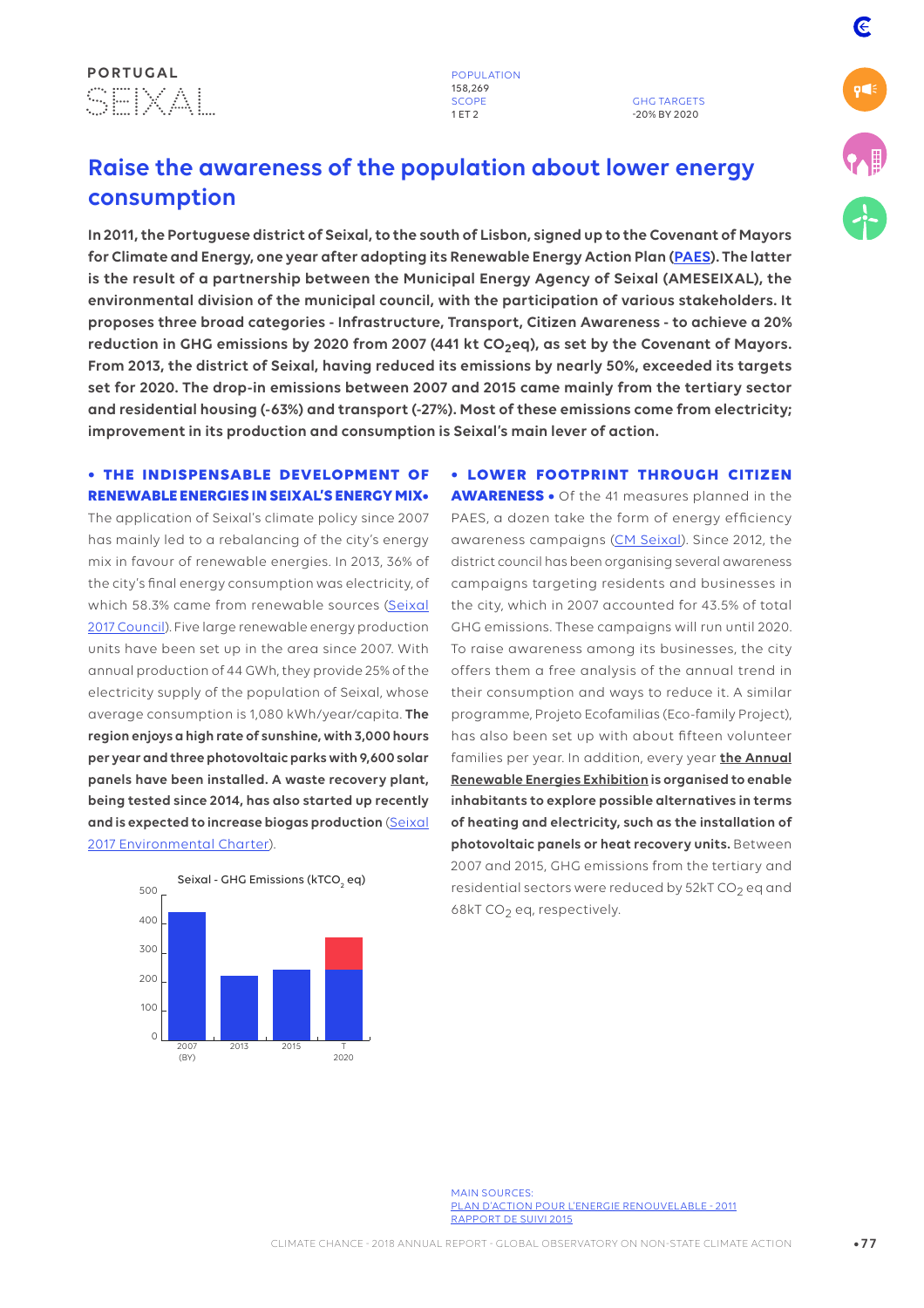

13,839,323 (2018) SCOPE 1, 2 AND 3 (WASTE) GHG TARGETS -25% IN 2020; -30% IN 2030 (BASELINE: 2000)

# **The Impact of the Emissions Trading Scheme**

**In 2012, Tokyo's emissions rose sharply after the shutdown of nuclear power stations and the recourse of coal. Despite a decrease of 1.6% between 2014 and 2015, the 66.3 MtCO2eq emitted in 2015 represented a 6.6% increase since 2000, and seems to put the 25% reduction in GHGs by 2020, formulated in the Tokyo Climate Change Strategy by the Tokyo Metropolitan Government (TMG), out of reach. Nevertheless, to consolidate this fall over the long term, special attention is being paid to commercial buildings, accounting for 43% of emissions, ahead of residential buildings (27%), transportation (18%) and industry (7.9%).**

### **• THE RESULTS OF PHASE I OF THE TOKYO-CAP-**

**AND-TRADE PROGRAMME •** The Tokyo-Cap-and-Trade Programme, established in 2010, covers about 1,300 commercial and industrial establishments with energy consumption exceeding 1,500 hectolitres toe/ year. They account for 20% of Tokyo's emissions and 40% of emissions from the commercial and industrial sector (IETA 2018). The results of Phase I (2010-2014) were particularly encouraging, showing a decrease of 12.7% over this period, i.e. a total cumulative reduction of 12.27 MtCO<sub>2</sub>eq. The evaluation report shows a reduction of 26% since the baseline year (2002-2007) from 16.50 MtCO<sub>2</sub>eq/ year to 12.13 MtCO<sub>2</sub>eq/ year in 2016 (TMG ETS 2018). Phase II is aiming for a reduction of 15 to 17% between 2015 and 2019, but for the moment, has only achieved a 1% decrease between 2015 and 2016.



The Tokyo strategy also includes a component involving 660,000 small and medium-sized enterprises representing the 60% of emissions from the industrial and commercial sector not included in the trading scheme: a dedicated Carbon Reduction Reporting (CRR) programme. The 23,786 institutions that reported their emissions in 2015 recorded a 13% decrease in their emissions between 2010 and 2014 (CDP 2017).

The impact of these programmes can be seen in the evolution of Tokyo's final energy consumption which is decreasing rapidly, by 2.4% between 2014 and 2015 and by 21.1% since 2000, mainly in the industry and transport sectors, which recorded decreases of 40.8% and 41.7%, respectively, during the 2000-2015 period. At the same time, renewables account for more than 11% of final electricity consumption, notably due to the 8.5-fold increase in solar energy production capacity between 2008 and 2015.

### **• TRANSPORT SPEARHEADS THE REDUCTION IN EMISSIONS AND ENERGY CONSUMPTION •** It is in

transport that Tokyo is making the most progress with a decrease of 36.1%, or more than 6  $\mathsf{MtCO}_2/$ year, between 2000 and 2015. In this area Tokyo has managed to follow its strategy in 2007: public transport, low-carbon vehicles and eco-driving. In 2018, its metro, connected to the largest metropolitan conurbation in the world, was the busiest in the world, with nearly 3.5 billion journeys (UITP 2018). For freight transport, Tokyo has put in place an energy efficiency indicator for 264 road transport companies and more than 10,000 vehicles. The publication and rating of their efforts is information valued by their customers and encourages them to promote eco-driving that has already reduced their emissions by 20%, and could reduce Tokyo's transport emissions by 8% (CDP 2017). Tokyo, however, has been seeking to stimulate more substantial investments, by progressively imposing  $CO<sub>2</sub>$  and particle emission standards since 2003, particularly for diesel vehicles, energy efficiency standards for vehicles in circulation, and low-carbon vehicle quotas, on companies based on the size of their fleet (Retrofit program).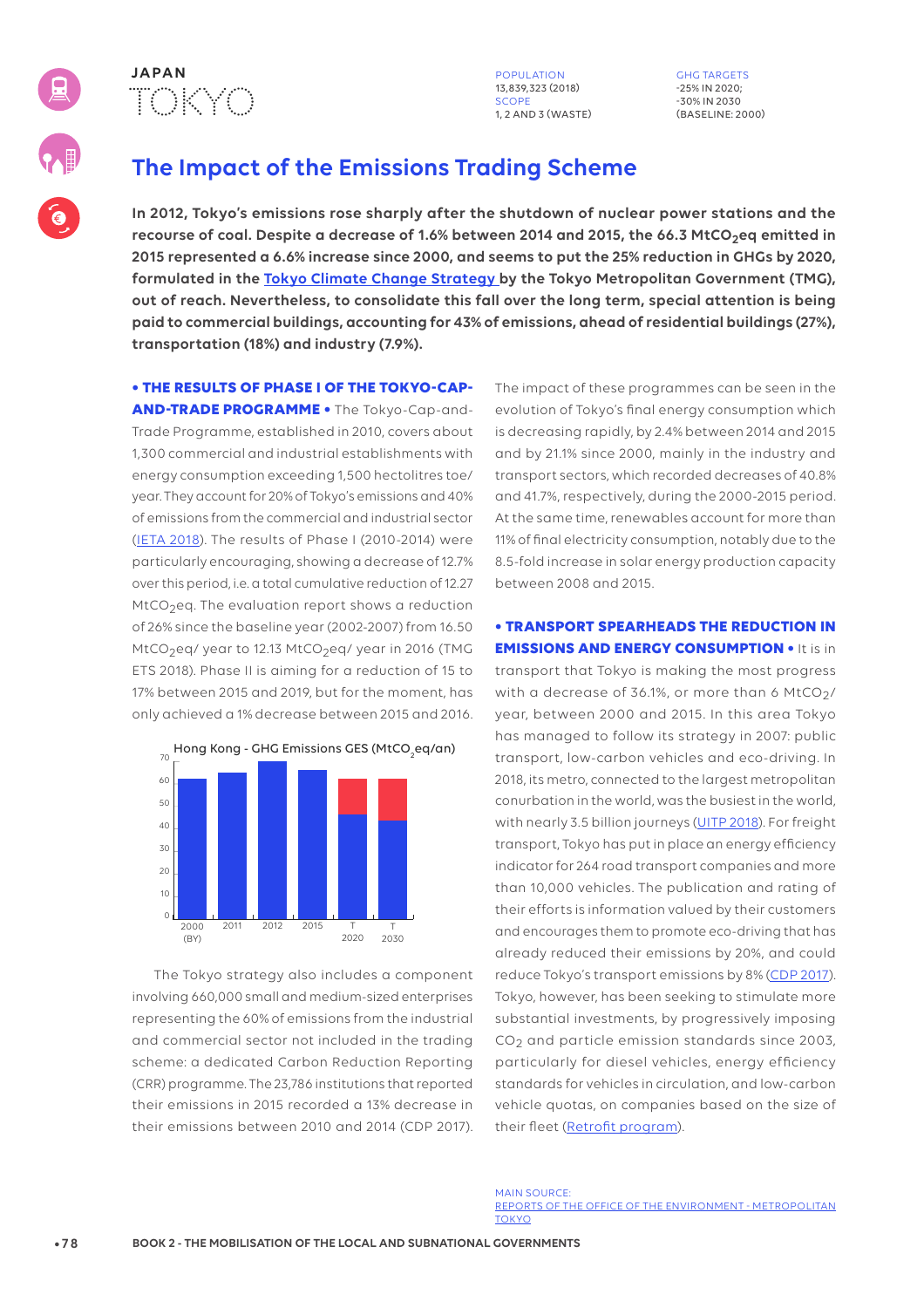# 8 REGIONS ACROSS THE WORLD

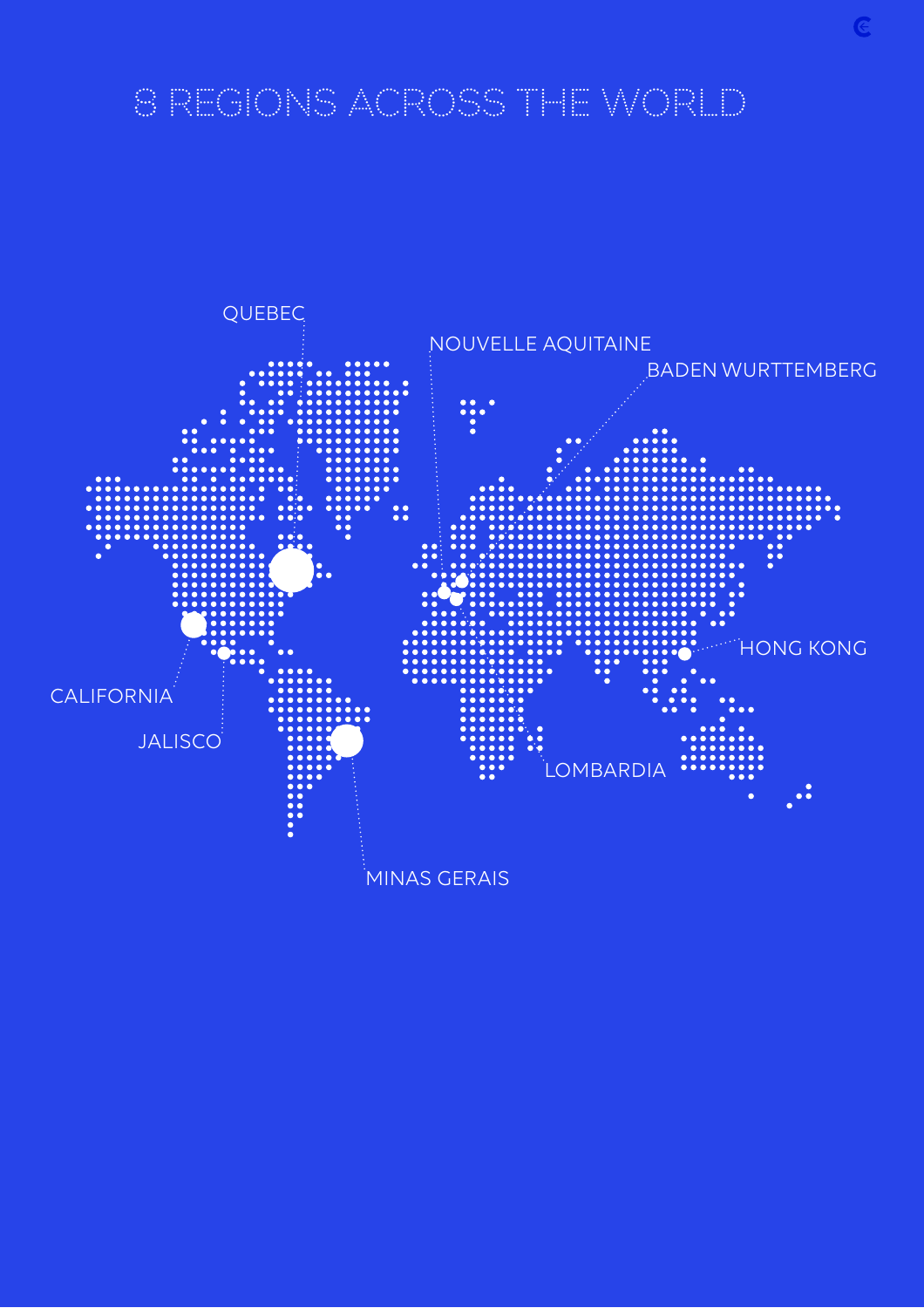# BADEN **WURTTEMBERG GERMANY** POPULATION

11,023,425 (2017) SCOP 1, 2 AND 3

GHG TARGETS -25% IN 2020; -90% IN 2050 (BASELINE: 1990)

# **Industrial production distances the region from attainment of its 2020 targets**

**The founding state of the Under2 MOU, Baden-Wurttemberg (B-W) made a commitment to reduce its GHG emissions by 80 to 95% by 2050 compared to 1990 (agreement protocol). According to National Statistics Office of Baden-Wurttemberg, 78,4 MtCO2eq ont été émis dans la région en 2016 soit 2,4% de plus qu'en 2015. Il s'agit de la deuxième augmentation consécutive, même si la tendance globale des émissions de GES est à la baisse avec une diminution de 12% par rapport à 1990, soit 10,7 MtCO2eq/an en moins. Une réduction globale supplémentaire de 11,6 MtCO2eq/an est nécessaire pour atteindre son objectif 2020.**

### **• ENERGY TRANSITION AND INDUSTRIAL**

**TRANSITION •** The energy transition of B-W is an ambitious challenge since it must simultaneously lead to the phase out of nuclear power decided by Germany by 2022, which is at the origin of nearly 50% of its electricity. Coal-fired and gas-fired plants will have to compensate for the lower nuclear energy production, in addition to the development of renewable energy. In 2025, the latter will have to cover 25% of the end-use energy demand, and 80% of the electricity production by 2050. **In 2016, renewable energy increased by 5% compared to 2015, and by 45% since 2006 to reach 50.8TWh, i.e. 12.7% of the primary energy consumption and 32% of the electricity consumption.** Biomass alone represents 70% of the primary renewable energy consumption, but since its resources are limited, its relative share is bound to decrease. The second major issue concerns industrial emissions resulting from chemical reactions in the production of aluminium, cement, glass, etc. and from the combustion of fossil fuels. **Industrial emissions related to energy increased by 10.2% compared to the previous year, to reach 10.2MtCO2eq. This increase is mainly attributable to the sectors of power plants, mineral oil treatment and the increase of demand in the other industries (+2.4%) (Statistik-BW 2018).** 

### **• THE LOW DEMAND FOR ELECTRIC MOBILITY •**

Standing at about 30%, transport still represents most of the GHG emissions in 2016. Made up of 94% of road transport emissions, the 1.3% increase of its emissions in 2016 is in particular due to **freight transport, whose emissions increased by 58.6% between 1990 and 2016. On the other hand, those of passenger transport (cars, buses, motorcycles) decreased by 4% and reached** 

Baden-WurtTemberg - GHG Emissions (MtCO<sub>2</sub>eq/an) 100



**13.4MtCO2eq in 2016, representing 57% of the emissions from road transport.** The 27% decrease of specific emissions (quantity of CO<sub>2</sub> per travelled kilometre) of private cars was not sufficient to compensate for the increase of the annual mileage (+32.5% compared to 1990) and the resulting emissions. To that end, B-W has planned the electrification of the whole vehicle fleet by 2030 (Goals 2030). **In 2017, 1800 charging points were available in the region (1/6 of the national total) but electricity still accounts for only 1.5% of the total energy consumed by transport (emobil-sw 2018).**

**• METHANE CAPTURE • The waste management policy shows a 5.8% reduction of GHG emissions compared to 2016 and a 74.8% reduction compared to 1990, and they now account for only 1.4% of GHG emissions.** The prohibition in Germany of landfilling untreated organic waste and the greater efficiency of methane capture from landfills have led to a significant reduction of methane emissions. The association of local authorities (Special Purpose Association) formed in the State of B-W for waste management is considered as an example in this respect (GIZ 2016).

MAIN SOURCE: HTTPS://UM.BADEN-WUERTTEMBERG.DE/DE/STARTSEITE/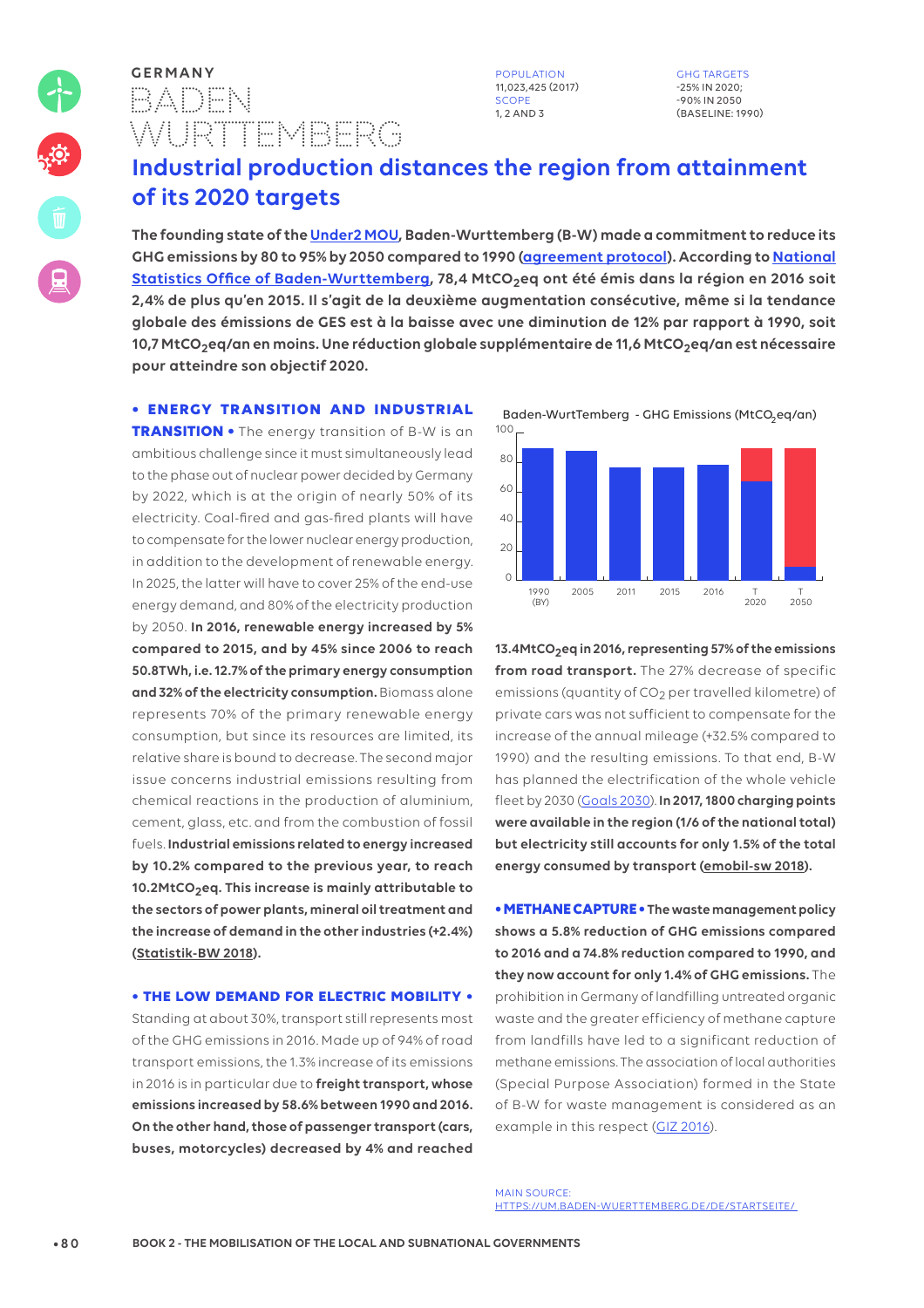# CALIFORNIA **UNITED STATES** POPULATION

39,540,000 (2017)

GHG TARGETS 2020 EMISSIONS OF 1990;  $-40\%$  BY 2030; -80% BY 2050 (BASELINE: 1990).

# **Results of electricity decarbonisation**

**California, leader in the United States for climate policy, made a commitment in 2006 to reduce its GHG emissions in 2020 to the level of 1990, i.e. about 15% compared to a "business as usual" scenario. California reached this first milestone in 2016, even though its GDP has continually increased since 2002. Whereas most emissions reductions over the last period came from the decarbonisation of the electricity sector, the transport sector now offers the main potential reduction with a view to achieving the recently adopted 2030 and 2050 targets.**

**• A STRONG POLICY IN SUPPORT OF RENEWABLE** 

**ENERGY •** Since the end of the 1990s, the California State financially supports the development of renewable energy. In 2015, it set, via the Renewable Portfolio Standard a target of 33% of the electricity consumed in California produced from renewable energy in 2020, 50% in 2030, and in September the target to reach 100% of renewable energy by 2045 (IISD 2018). **According to the California Energy Commission, this ratio was already 32% in 2017**. In the pursuit of this objective, one of the central public policies is the Go Solar California, plan, initiated in 2007 with a budget of 3.35 billion USD. With various incentives (tax credits, subsidies, guaranteed feed-in tariffs on small installations, and so on) it facilitated the installation of 7.2GW. **In 2015, the emissions of the electricity sector were 29% lower than those of 1990.**



**• A RAPIDLY GROWING CARBON QUOTA EXCHANGE SYSTEM •** A major tool in the fight against emissions, the Californian carbon quota exchange system launched in 2013 is at present the second largest in the world (I4CE 2018). It is also coupled with the Quebec exchange system since 2014. **It applies to large power generation companies, fossil energy distributors, and** 

**industrial installations, i.e. a total of 450 companies accounting for 85% of Californian emissions (C2ES).** The quotas, distributed according to a method combining free allocation and auctions, are planned to decrease by 3% per year on average between 2015 and 2020, and more quickly over the 2021 - 2030 period in order to guarantee a minimum price. At present, it is difficult to assess the real impact of the Californian carbon market (Berkeley 2018).

**• THE CHALLENGE OF THE ELECTRIC CAR •** The targets set by California require a significant decarbonisation of the transport sector, whose emissions are currently increasing. **They account for 41% of the State's emissions compared with 24% in the whole of the United States. The strategy pursued is based mainly on the decarbonisation of individual**  mobility. The State has furthermore joined the "Zero Emission Véhicule" initiative within the framework of the Under2 Coalition, which targets 100% of so-called "zero emissions" vehicles by 2050. A central initiative, the "Advanced Clean Cars Program", set up in 2012, sets maximum levels for GHG emissions and local pollutants, and obliges vehicle manufacturers to produce a quota of electric vehicles. The "Low Carbon Fuel Standard" programme, adopted in 2009 and renewed in 2015, aims at reducing the carbon intensity of fuels by 10% between 2009 and 2020. California is also leading the way in terms of public support to the development of electric mobility. A plan for development of the sector, voted in May 2018, includes a public investment of 768 million USD in the financing of charging points to enable the commercialisation of 5 million electric vehicles by 2030.

MAIN SOURCES: TRACKING PROGRESS REPORT 2017 ENERGY COMMISSION CALIFONIA 2017 CLIMATE CHANGE SCOPING PLAN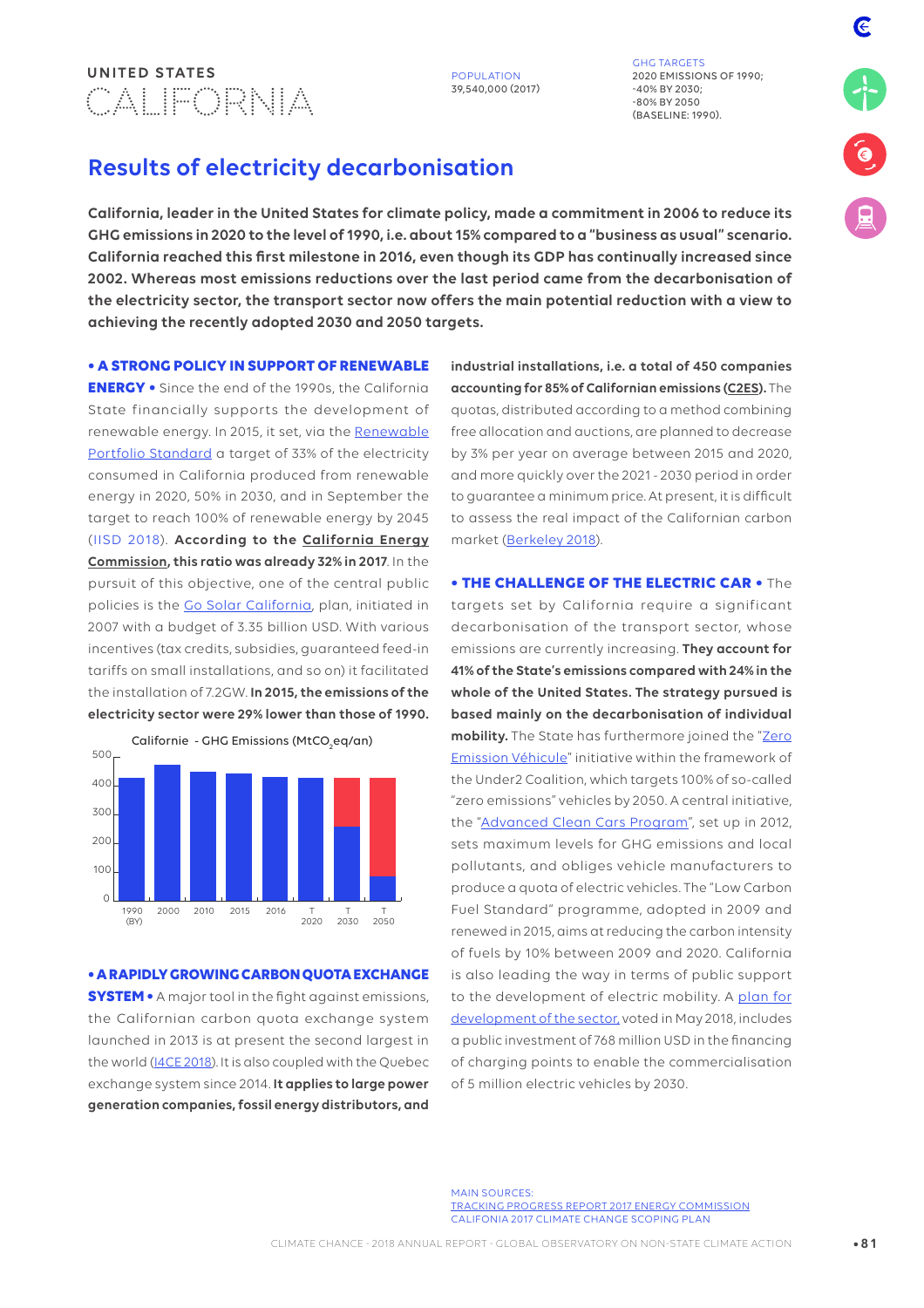

**R P C \*** POPULATION 7,779,371 (2018) SCOPE  $1, 2$ 

GHG TARGETS -20% IN 2020; -31% IN 2030 (BASELINE: 2005)

# **Gasification of the electric mix**

**Hong Kong has declared its ambition to reduce its carbon intensity by 50% in 2020 and by 65 to 70% by 2030, compared to 2005. This equates to an absolute reduction in emissions of 20% by 2020 and between 26% and 36% by 2030 (Climate Plan 2030+). The 7.5% fall in GHG emissions in 2015 (from 45 to 41.7MtCO2eq) came after almost constant increases since 1990. The fall was even more pronounced per capita (-8.4%, the lowest since 2004 with 5.7 tCO2eq/ capita) and per point of GDP (-9.7%: the lowest since 1990 with 0.017 kg CO2eq/ HK Dollar GDP). An equivalent drop each year would be necessary, however, for HK to reach its 2020 target.**

### **• ELECTRICITY GENERATION: THE MAIN LEVER**

**FOR REDUCING EMISSIONS •** 90% of electricity generation is used to supply buildings which is by far the main source of emissions with 66% in 2016, ahead of transport (18%) and waste (5.9%). The decrease in 2015 was entirely attributable to the replacement of several coal-fired generating plants with natural gas, leading to a 10% drop in emissions from electricity generation (Gov HK 2016). By 2020, HK intends to double the share of electricity from natural gas (27% in 2015) to meet growing demand, and, conversely, to halve the share of coal (50% in 2015).



**Its 2030 action plan also includes 25% non-fossil electricity, but the limited structures in the region using renewable energy account for less than 1% of the Hong Kong mix (e.g. the 25% solar-powered water treatment plant in Siu Ho Wan Bay). The new contract established in 2018 with the two power companies (CLP Power and HK Electric) for the next 15 years introduces a purchase price funded in part by the sale of "renewable energy certificates"** (RECs) to companies that would volunteer to reduce their emissions. This system is expected to achieve 3 to 4% of renewables in the electricity mix by 2030. This non-fossil share therefore mainly involves nuclear electricity imported from China, with which HK signed an agreement in 1994, providing 25% of its needs, which was recently renewed until 2034.

**• CONTROL OF DEMAND AND ELECTRIFICATION OF PUBLIC TRANSPORT •** In addition to the code imposing energy efficiency standards for new buildings and renovation projects, the HK region introduced a mandatory "MEELS" labelling system in 2008, progressively extended to all household appliances, air conditioning systems, etc. available on the market (phase 2 in 2015 and phase 3 in 2018). Its 2015 upgrade should enable an annual saving of 300 million kWh. Furthermore, the region is asking companies within its borders to produce and publish their carbon footprint on the Carbon Footprint Repository platform, on which 83 companies are already present (Gov HK 2018).

With 90% of journeys already made by public transport in 2015, the challenge for the Hong Kong government is to improve the energy efficiency of its trains and public buses (Gov HK 2017). In 2011, it provided the HK \$ 300 million (EUR 33 million) Pilot Green Transport Fund, open to public transport and freight vehicles operators for the acquisition of more efficient vehicles (electric, hybrid, innovations for trains and boats). The 22nd project selection session in May 2018 brought the number of funded projects to 124 for a total funding of HK \$ 134 million, almost half of the funds made available.

\*Special administrative region of Hong Kong

MAIN SOURCES: CLIMATE READY HK CLIMATE ACTION PLAN 2030+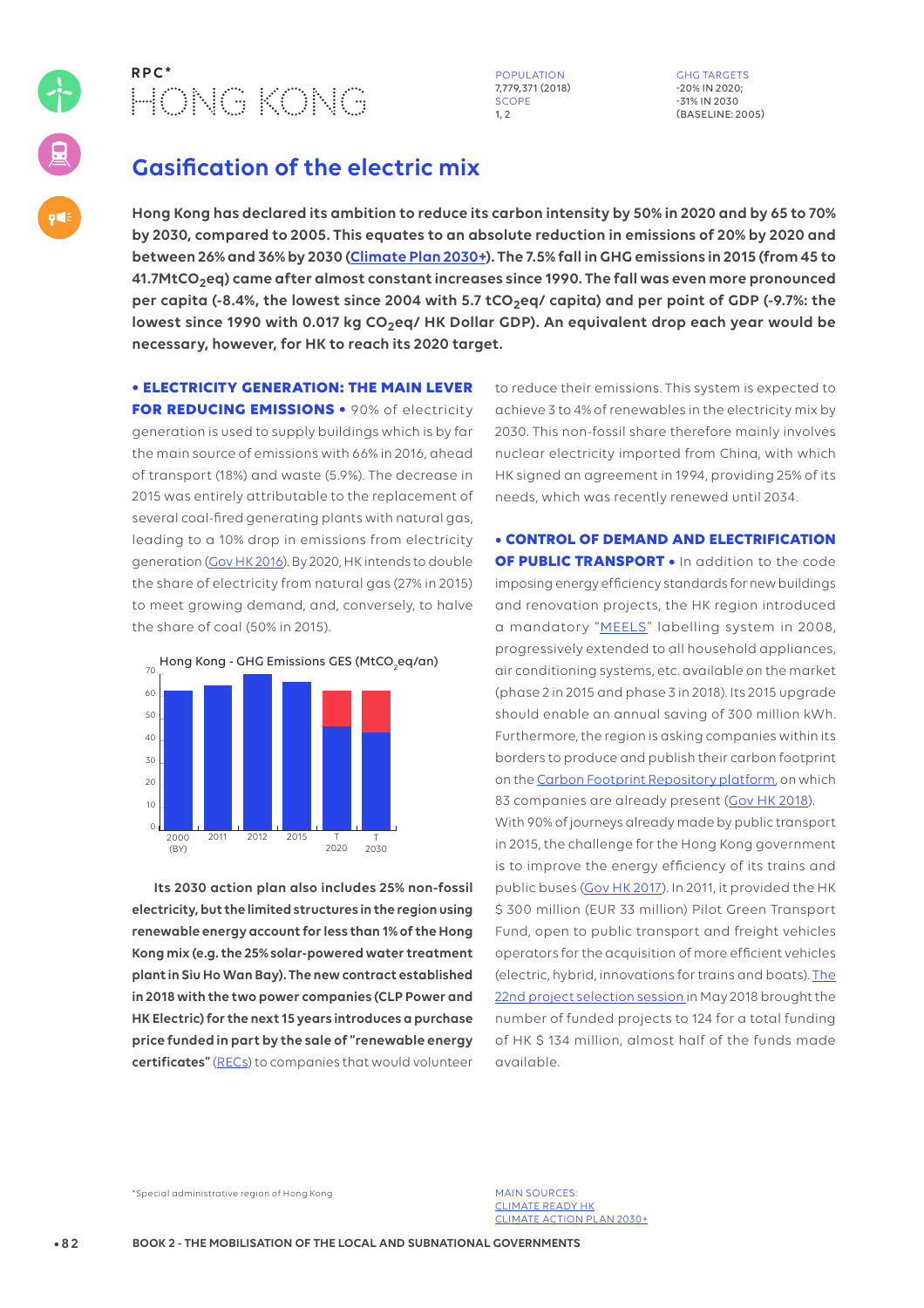

**POPULATION** 7,844,830 (2015) SCOPE 1, 2

GHG TARGET -30% BY 2030 -50% BY 2050 (BASELINE: 2010). F

# **The administration sets the example in terms of carbon footprint reduction**

**The State of Jalisco, a member of the Under2 Coalition, has made a commitment to reduce its emissions by 80 to 95% by 2050. Jalisco has several major tools (click here for the video) for its climate policy with the adoption of the 2015 climate change action law, which enabled the implementation of the inter-institutional commission to coordinate and implement its climate policy, and finally an Energy Agency whose mission is to ensure security and energy efficiency and the production of clean energy. Its 2018 action plan, drawn up following a wide public consultation, estimates GHG emissions in 2014 at 28.4MtCO2eq, also taking into account land use-related emissions and distributed as follows: energy 60% (16.9MtCO2eq), Agriculture, Forest and Other Land Used (AFOLU) 19% (5.5MtCO2eq), waste 14% (4.1MtCO2eq) and industrial processes 7% (2MtCO2eq). Transport alone represents 39% of Jalisco's total emissions. Per capita emissions reached 3.63tCO2eq in 2014, compared with a national average of 4.16tCO2eq in 2013 (INECC, 2015).** 

**• JALISCO – ADMINISTRATION: A PRIORITY TO LIMIT GHG EMISSIONS •** In 2014, Jalisco was one of the two Federal States that benefited from the "Low Carbon States of Mexico" pilot programme, which aims to support them for one year for the elaboration of an emissions management plan for their administration (issued in 2016) and to provide them with means to achieve significant savings on energy costs, to reduce its emissions due to energy combustion by 40% by 2018 (compared to 2013). The energy efficiency measures taken following this project and introduced in the public administration represent savings equivalent to the electricity used during a one-year period in 2794 homes, or to stopping the traffic of nearly 4000 private cars each day. The savings made for an optimal use of electricity in public buildings represent approximately 4 million pesos per year.

In 2017, efforts were focused on the replacement of traditional lights by LED-type lights in the installations of the Ministry of Culture (SC), the Ministry of Infrastructure and Public Works (SIOP), and the Mobility Secretariat (SEMOV). With these





0

measures, the government plans to reduce greenhouse gas emissions resulting from the energy consumption of public installations by approximately 20% by the end of 2018, compared to 2014.

### **• PROMOTING SILVOPASTORAL LIVESTOCK FARMING TO REDUCE THE CARBON FOOTPRINT**

**OF LIVESTOCK •** The State of Jalisco is the second with the largest rate of deforestation, with 522,000ha lost and 493,000ha degraded between 1993 and 2012 (CONAFOR, 2016). The AFOLU sector is responsible for 19% of the GHG emissions of the territory. 65% of these emissions come from livestock farming and in particular swine and cattle farming, which accounts for 95% of emissions related to enteric fermentation. To reduce these emissions, Jalisco has been banking on the increase of silvopastoral livestock farming and on the conservation of pasture biodiversity since 2016. In collaboration with 36 municipalities grouped together in associations of municipalities for sustainable development and with the University of Guadalajara as a technical partner, 22 projects have already been launched for which the State of Jalisco finances half of the costs, up to 200,000 USD. In addition, via a REDD payment system, the State supports the implementation of **low-carbon** rural development projects in the coastal basins: preservation of the fauna and flora, conservation agriculture and agroforestry, etc.

MAIN SOURCES: JALISCO STATE'S ACTION PLAN TO TACKLE CLIMATE CHANGE 2015-2018 TOOLS OF JALISCO'S CLIMATE POLICY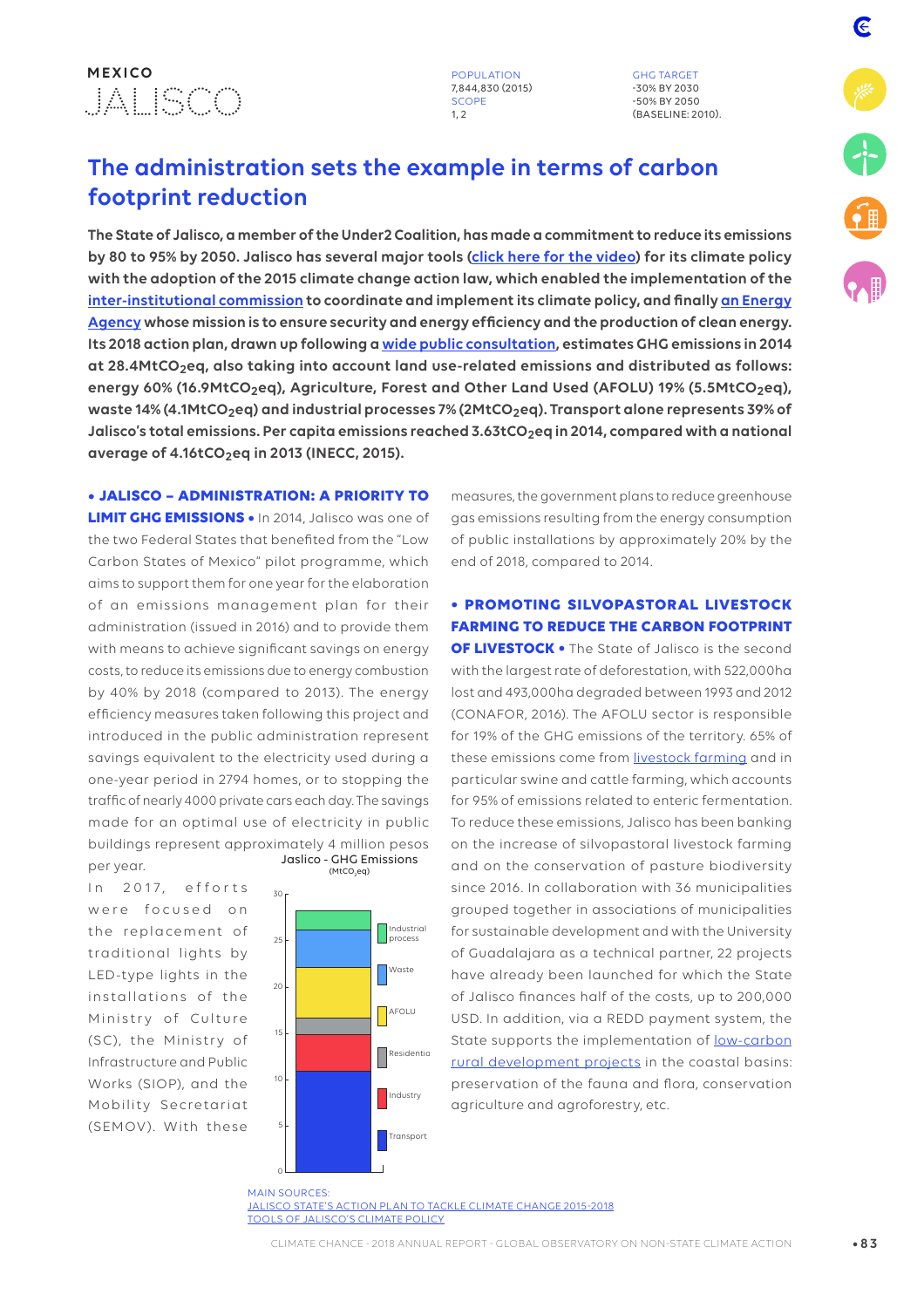

# LOMBARDIA **ITALY**

### POPULATION 10,031,195 (2017)

GHG TARGET: -20% IN 2020; - 40% IN 2030; -80% IN 2050 (BASELINE: 2005)

# **All-out focus on energy efficiency**

**With a 16% fall in GHG emissions in 2016 compared to 2005, Lombardy is nearing the targets it announced in its Regional Programme for Energy and the Environment (PEAR), in line with the 2020 and 2030 European targets. However, several external parameters must be taken into account to explain this fall: the economic crisis of 2008 which led to a lasting fall in regional GDP, regional deindustrialisation and the fall in energy demand due to rising average regional temperatures. Under the Under2MoU, the region has also committed to a 10% reduction in total energy consumption and to covering 15.5% of regional demand from renewable energies in 2020.** 

### **• PLANNING FOCUSED ON THE GOAL OF REDUCING**

**ENERGY CONSUMPTION •** EUR 96 million from the European Regional Development Fund (ERDF) has been allocated to the energy efficiency of public buildings, of which 52% belong to class G (the most energy consuming). They must reduce energy consumption by between 1.7 and 2.7 million tonnes of oil equivalent (Mtoe) based on consumption of about 24 Mtoe, a fall of between 7 and 11%. Of this sum, EUR 63 million (M €) were allocated in 2017. A third was dedicated to municipalities with fewer than 1,000 inhabitants, to finance up to 90% of their renovation projects. The rest was spent on projects of more than EUR 1 million in buildings with almost zero energy (NZEB), of which 30% of expenses are covered and 40% are financed **by a low-interest 10-year loan in its first monitoring report at the end of 2017, the regional council declared that it had funded 101 projects in small districts, with 19 beneficiaries for 32 NZEB projects. The whole mechanism is estimated to have covered 123,000m².**

2005 **BY** 2010 2014 2016 2020 T T 2030  $\overline{c}$  $20$  $4<sup>c</sup>$ 60 80  $100$ 

Lombardia - GHG Emissions (MtCO<sub>2</sub>eq/an)

The plan also prioritises the issue of public lighting, which accounts for 60% of the electricity consumption of the regional administration and 2 to 10% of that

of private companies. €45 million was therefore dedicated to projects enabling the pooling of services using the electricity grid, for example in the field of remote monitoring or telecommunication. By the end of 2017, funding applications were still in the investigation phase.

### **• SUPPORT FOR THE DEVELOPMENT OF ELECTRIC MOBILITY BY FINANCING CHARGING STATIONS •**

Two separate initiatives to support electric mobility are provided by the PEAR and the Regional Transportation Planning Document. The first, with funding of EUR 1 million, enabled the construction of 179 charging points for individuals by the end of 2017. The second aims to develop coverage of the area with public charging points through a EUR 20 million call for tenders for municipalities with more than 30,000 inhabitants. **According to the 2017 follow-up report, 688 terminals have been made available to the public through these programmes.** 

### **• SUPPORT FOR RENEWABLE ENERGIES AS THE**

**NORM •** With renewable energy production of 16,330 GWh in 2016, the Lombardy region has already exceeded its previous target of covering 11.3% of its final renewable energy demand by 2020. In the Italian regulatory framework, support measures for renewable energy production are the responsibility of the state. The role of the region is limited to facilitating administrative authorisation procedures. **Under the PEAR, the main measure is the pre-identification of areas suitable for the installation of renewable energy sources. This division of the area represents a time saving and a reduction of the risk incurred for the developers of renewable projects.**

MAIN SOURCES: INEMAR EMISSIONS INVENTORY PROGRAMMA ENERGETICO AMBIENTALE REGIONALE 2014 (PEAR)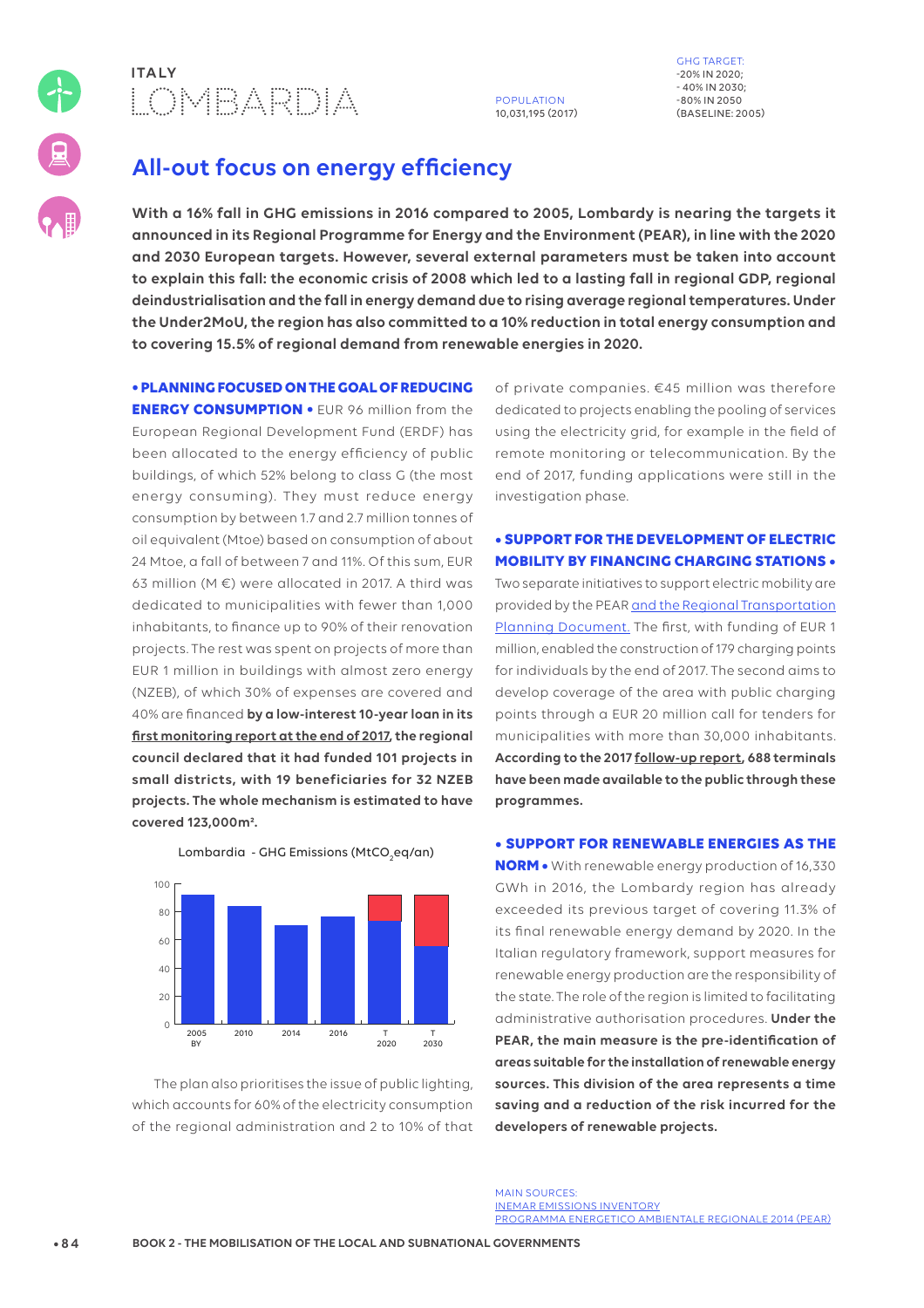# BRAZIL<br>MINAS GERAIS

**B R A POPULATION** 20,870,000 (2018) SCOPE 1 AND 2

GHG TARGET: -20% BY 2020 (BASELINE: 2005)

F

# **Agriculture: A central issue**

**As the third economic power in Brazil, the State of Minas Gerais is often described as a "concentration of Brazil", owing to the very strong territorial and social disparities within its territory. In 2014, it undertook the development of a Local Climate and Energy Plan (PEMC), then considered as pioneer in Brazil. This plan establishes that in 2014, the emissions of Minas Gerais were 124MtCO2eq, i.e. a 24% increase compared to 2005 (99.5MtCO2eq). They are distributed as follows: agriculture (40%), energy (37%), industrial processes (16%), waste (7%).**

**• AGRICULTURAL POLLUTION AND DEFORESTATION•**

Minas Gerais is the second State of Brazil in terms of livestock (23.8 million cattle in 2015) and agricultural production (rice, sugar cane and grain) with a production increasing steadily by 2% per year since 2005. **This growth has led to a 22% increase of emissions**  in the agricultural sector between 2005 (16.2MtCO<sub>2</sub>eq) and 2014 (19.8MtCO<sub>2</sub>eq), half of which is due to land use changes and deforestation. In 2010, Minas Gerais implemented a series of <u>law</u> to, for example, drastically limit the practice of agricultural waste burning in plantations. This resulted in a 75% decrease of emissions related to agricultural waste between 2009 and 2015, falling from 0.66 to 0.16MtCO<sub>2</sub>eq. In parallel, Minas Gerais set up a large programme in 2016 for the recovery of degraded pastures and limiting the effects of deforestation, which is the cause of 17% of emissions in the sector. 715 producers were trained in techniques enabling a better management of their activity, the recovery of degraded areas, and increased production and incomes of rural producers (FAEMG 2018).

**• IMPROVING ENERGY EFFICIENCY IN THE INDUSTRY•** In 2014, nearly one third of emissions due to energy combustion came from industrial production.



The 3% decrease of the GDP in 2009 compared to 2008 resulted in an 8% decrease of total emissions in Minas Gerais. This decrease is directly explained by the retraction of the metal industry, which saw a 39% decrease of its production in 2009, and an 8% decrease of its CO<sub>2</sub> emissions. Since the economic recovery of the sector in 2011, however, emissions have increased by 12%. In order to attempt to reduce the carbon and energy intensity of the industry, Minas Gerais has set up a financial support *programme* for the modernisation of industrial processes and the reduction of their energy consumption, aiming at reducing emissions by 79,537tCO<sub>2</sub>eq by 2030, such as: the use of natural gas to run the turbines, the renewal of heavy goods vehicle fleets for larger vehicles that use biol-fuels, or the integration of variable-speed compressors into industrial fans so as to optimise the latter's energy consumption. In 2015, the benefits of these various measures were estimated at  $500$ t $CO<sub>2</sub>$ eq.

**• MEASURING AND COMBATING SOCIAL AND CLIMATE VULNERABILITY •** Frequently affected by extreme climate events such as droughts and floods, Minas Gerais was the first State of Brazil to perform a diagnosis of vulnerability to climate change in 2010, updated in 2015. In 2015, the Development Bank of Minas Gerais (BDMG) and the French Development Agency financed the creation of an index of Vulnerability of Minas Gerais (IMVC) to measure the vulnerability of the State's territories to impacts related to climate changes, as well as a call for projects aimed at municipalities for mitigation and adaptation projects.

MAIN SOURCES: PLANO DE ENERGIA MUDANCAS CLIMATICAS (2015) ESTIMATIVAS DE EMISSÕES E REMOÇÕES DE GASES DE EFEITO ESTUFA DO ESTADO DE MINAS GERAIS - ANO BASE 2014)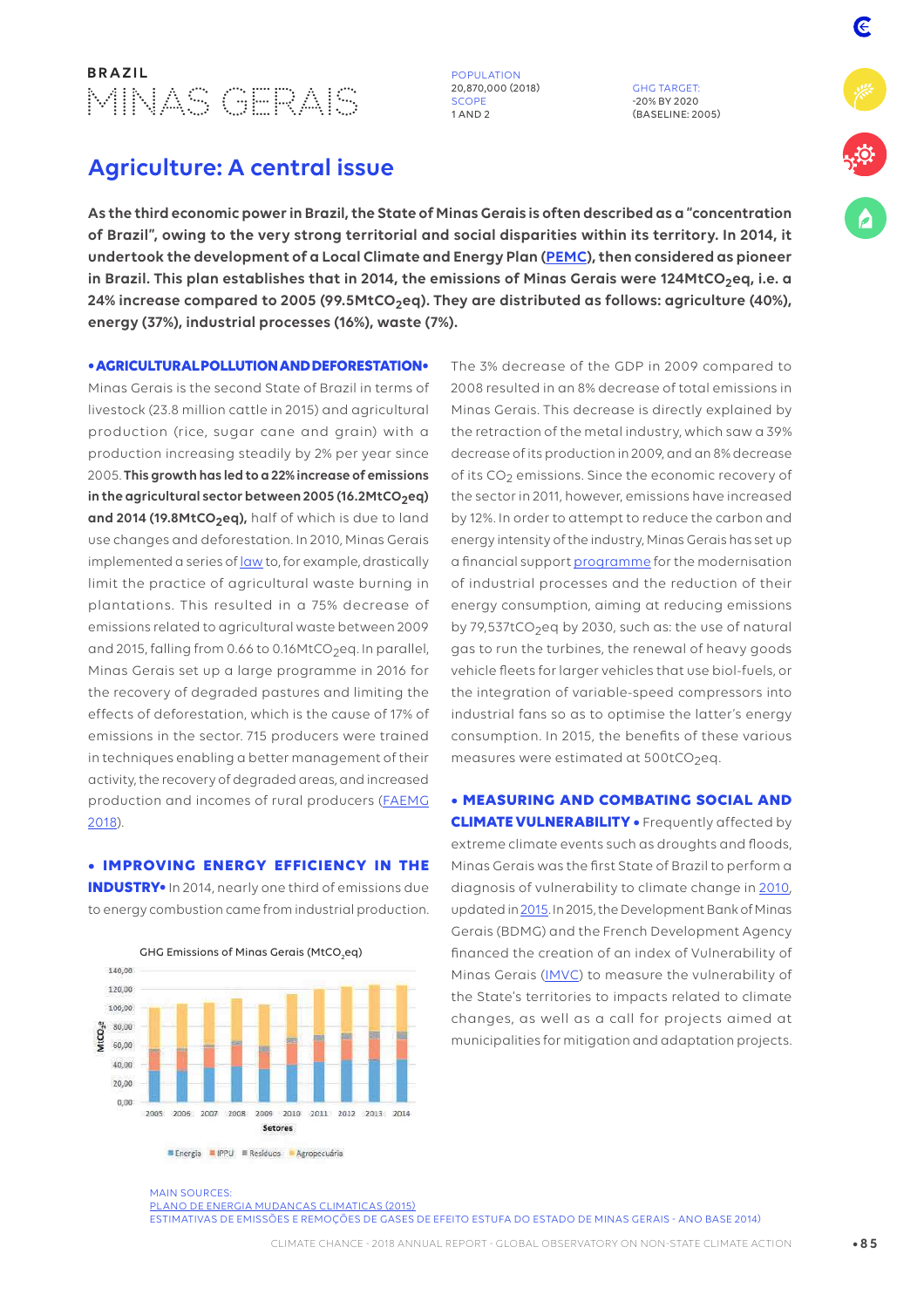# NOUVELLE AQUITAINE **FRANCE** POPULATION

Q

5 911 482 (2015) SCOPE  $1<sub>2</sub>$ 

GHG TARGETS: -45% IN 2030 -75% EN 2050 (BASELINE 2010) CARBONE NEUTRAL IN 2050

# **Bringing stakeholders together and structuring sectors**

**GHG emissions amounted to 49.5 MtCO2eq in 2016, a 7% decrease since 2010, mainly attributable to the residential and tertiary sectors (-20% and -18%), industry (-14%), waste (-10%) and, finally, the movement of people (-3.6%). For its action, in 2016 the Region created the Permanent Council for Energy Transition and Climate (COPTEC), an operational governance tool to enable, internally, energy objectives to be included in all regional policies and, externally, to form a regional committee of 530 public and private organisations. It supports the pooling of practices and co-construction of regional policies. The idea is to structure operational channels in various sectors: eco-materials, sustainable mobility, energy and storage cluster, etc.**

### **• REDUCING OUR GHG EMISSIONS THROUGH SUSTAINABLE MOBILITY AND ORGANIC**

**FARMING •** The transport sector is the main source of emissions with 38% of GHGs including 21% individual journeys and 17% for freight. The region is promoting the modal shift of freight to rail and of people via pooling (car sharing), the multiplication of third workplaces and soft commuting (cycling and walking). In September 2018, for example, the region proposed a 50% reduction in regional train passes and announced 1,000 discounted tickets (between EUR 5 and EUR 20) on regional routes. It is also centralising mobility policies with the creation of the **SMINA** (syndicat mixte intermodal de Nouvelle Aquitaine) and the deployment of energy distribution infrastructures for alternatives to fossil fuels (electricity, CNG, hydrogen) for the roll-out of "clean" vehicles by 2050.

The agricultural sector, the second largest source of GHG emissions, benefits from the Bio ambition regional pact launched in 2017, a unique plan in France that brings together organic farming stakeholders around a shared target of 10% organically farmed land by 2020 and 20% by 2027. **The 2017 results are very encouraging with more than 5,000 organic farms representing 200,000 ha and four departments close to the 10% target.** 

**• ENERGY SAVING IS THE PRIORITY •** As the third highest source of GHG emissions, the building sector is the largest energy consumer with 38%, including heating, which is the largest source of emissions in the sector (73% of the residential sector and 63% of the tertiary sector), due to the majority use of natural gas and oil-based products. To achieve its goal of

Evolution des émissions globales de GES en Nouvelle-Aquitaine - en kt CO<sub>2</sub>e



reducing final energy consumption by 60% by 2050, the region is supporting individuals with 10,000 tracked renovations (audit, third-party financing) representing savings of 84,000 tCO<sub>2</sub>eq avoided. It thus seeks to stimulate the energy renovation market by providing a model for building professionals and banks. The region is also leading the way in constructing the eco-materials sector with the "Building of the Future" call to tender for technical and financial support for the most exemplary renovation and construction projects. In addition, the region supports companies of all sizes to improve the energy efficiency of industrial processes by at least 10% in three years.

Renewable energies already accounted for 23.2% of final energy consumption in 2016 and Nouvelle-Aquitaine is now the leading producer of photovoltaic electricity with 26% of national solar resources. The "Participatory and citizen" call for projects in 2017 and 2018 also supports citizen projects for energy efficiency and renewable energies.